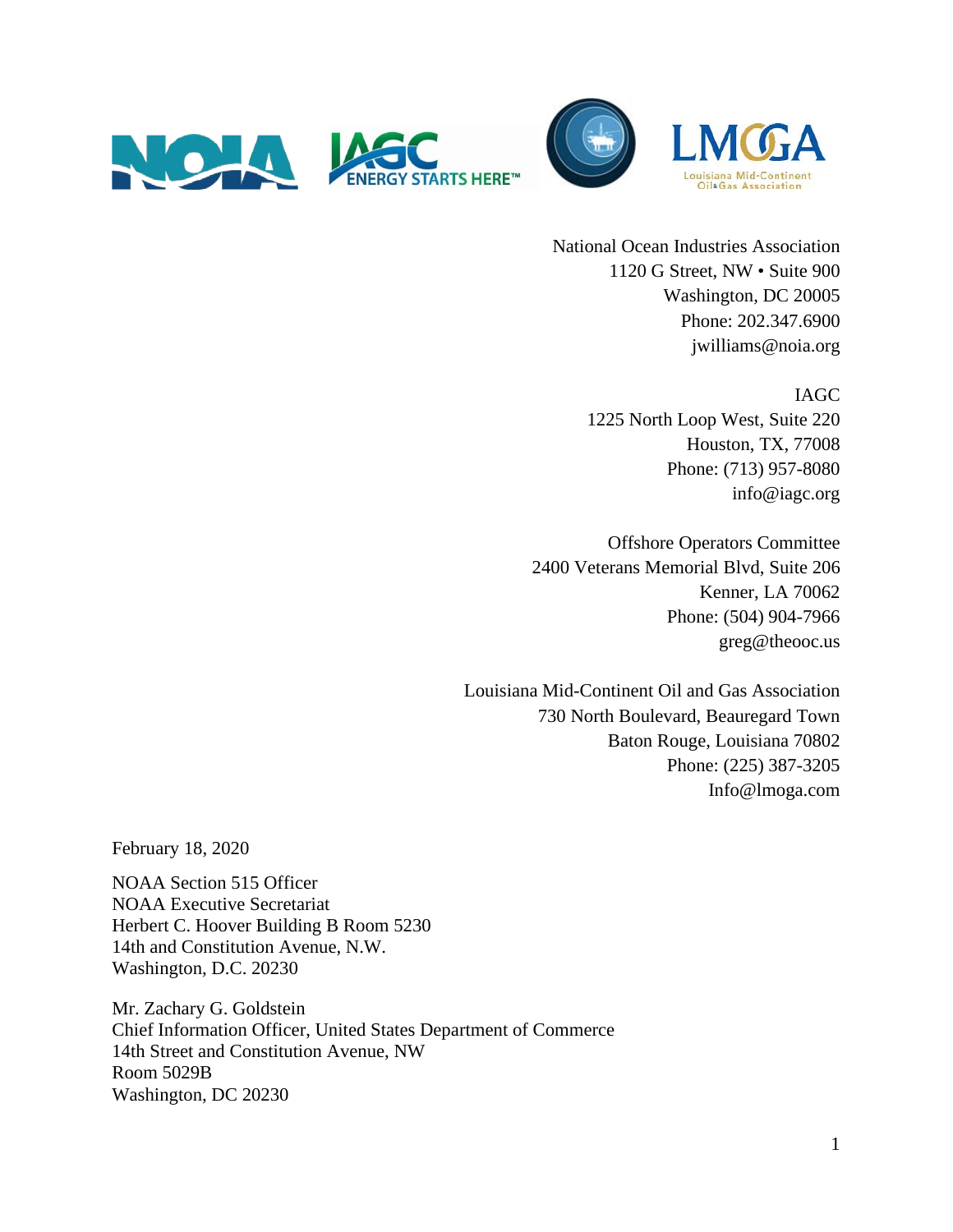*Re: Request to Correct Information pursuant to Section 515 of the Information Quality Act, Public Law 106-554 – (1) NMFS's Record of Decision adopting Final Programmatic Environmental Impact Statement for Issuance of Incidental Take Authorizations associated with geological and geophysical activities that may be conducted throughout Mid- and South Atlantic Outer Continental Shelf Planning Areas, and (2) NMFS Environmental Assessment dated November 2018*

Dear Mr. Goldstein and Section 515 Officer:

The National Ocean Industries Association ("NOIA"), IAGC, Offshore Operators Committee ("OOC"), and Louisiana Mid-Continent Oil and Gas Association ("LMOGA") hereby submit this request to correct information pursuant to Section 515 of the Information Quality Act, Public Law 106-554 (codified at 44 U.S.C. § 3504(d)(1) and § 3516), as implemented through the National Oceanic and Atmospheric Administration's ("NOAA") Information Quality Guidelines<sup>[1](#page-1-0)</sup> and the Office of Management and Budget's ("OMB") Guidelines for Ensuring and Maximizing the Quality, Objectivity, Utility and Integrity of Information Disseminated by Federal Agencies.<sup>[2](#page-1-1)</sup> This request pertains to final agency documents in which the National Marine Fisheries Service ("NMFS") published results of a statistical probability model that contains a fundamental mathematical error in its methodology. This request is submitted without prejudice to any of our members who may have differing or opposing views. As set forth below, numerous commenters, including the Bureau of Ocean Energy Management ("BOEM") within the Department of the Interior, have informed NMFS of this basic math error. BOEM has informed NMFS that this math error causes "exponential," "unrealistic" overestimates of "take" of marine mammals under the Marine Mammal Protection Act ("MMPA")<sup>[3](#page-1-2)</sup> attributable to offshore geological and geophysical ("G&G") seismic surveys in the oil and gas industry.

NMFS's model adds substantial conservative margins to individual, independent inputs *and then multiplies them together*, causing *exponential* overestimates. Instead of calculating the "best" available scientific estimate of the number of predicted marine mammal takes, as required by both the MMPA and Information Quality Act, and then adding a conservative margin to the estimate, NMFS's modeling, by multiplying the conservative margins at each and every stage, produces orders of magnitude more predicted takes than a best estimate would ever predict.

This Request for Correction is based on NMFS's application of the model in the following documents: (1) NMFS's February 23, 2018 Record of Decision ("ROD") for issuance of incidental take authorizations of marine mammals associated with G&G activities in the Atlantic

<span id="page-1-0"></span><sup>&</sup>lt;sup>1</sup> NOAA Office of the Chief Information Officer & High Performance Computing and Communications, *NOAA Information Quality Guidelines* (Oct. 30, 2014)

https://www.cio.noaa.gov/services\_programs/IQ\_Guidelines\_103014.html ("*NOAA Information Quality Act Guidelines*").

<span id="page-1-2"></span><span id="page-1-1"></span><sup>2</sup> 67 Fed. Reg. 8,452-8,460 (Feb. 22, 2002). OMB expanded its guidelines in a memorandum issued on April 24, 2019 (https://www.whitehouse.gov/wp-content/uploads/2019/04/M-19-15.pdf).  $3 \text{ 16 U.S.C. } $ \frac{1371(a)(5)(D)}{2}$ .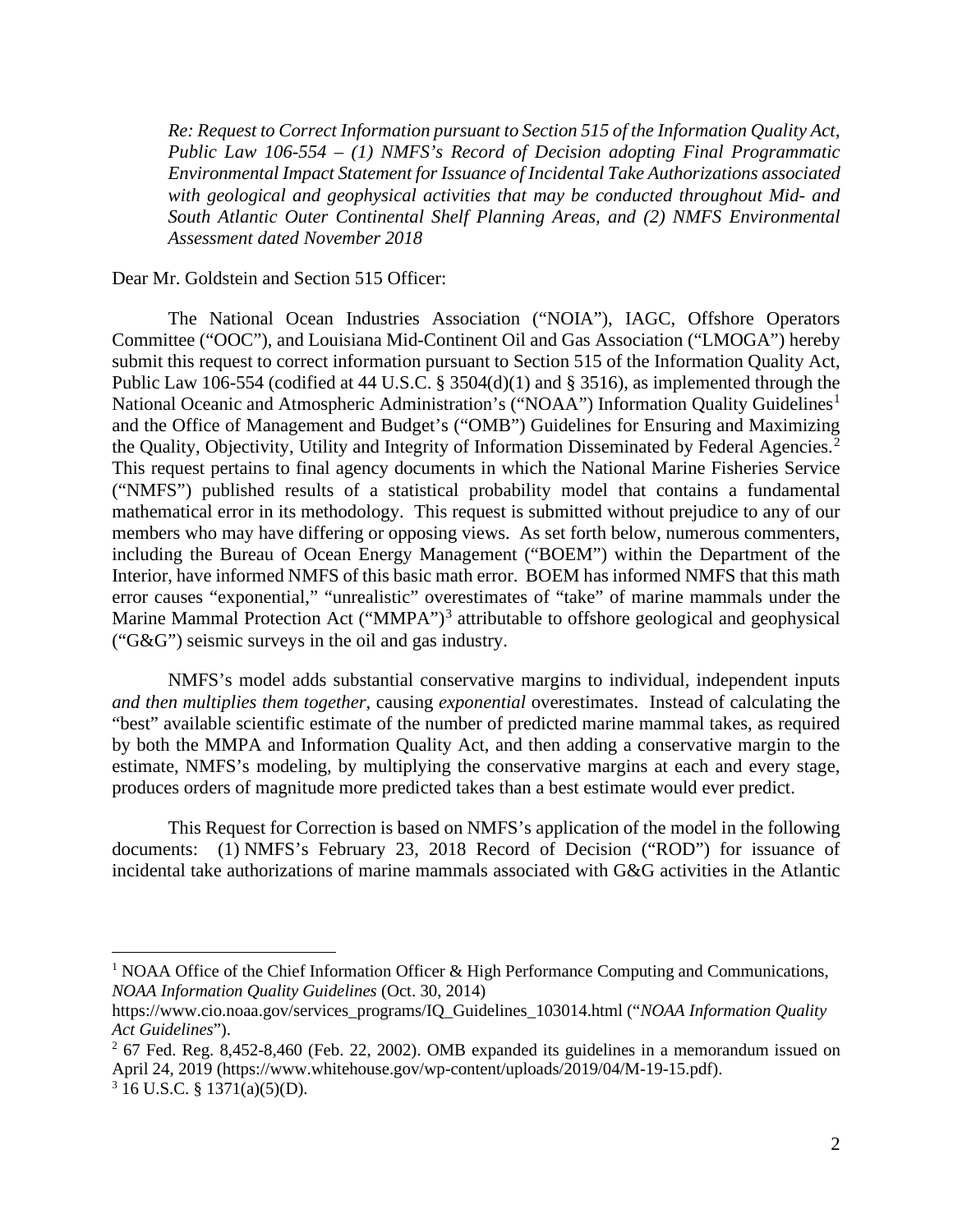Ocean;<sup>[4](#page-2-0)</sup> and (2) NMFS's November 2018 Environmental Assessment analyzing specific incidental harassment authorizations issued pursuant to the 2018 ROD.<sup>[5](#page-2-1)</sup> BOEM also used the model in the Final Programmatic Environmental Impact Statement ("PEIS") for the Atlantic Outer Continental Shelf ("OCS") Proposed Geological and Geophysical Activities in the Mid-Atlantic and South Atlantic Areas<sup>[6](#page-2-2)</sup> which NMFS made a determination "to adopt" in its ROD.<sup>[7](#page-2-3)</sup>

NMFS's repeated use of this model has produced grossly inaccurate take estimates, in direct violation of the objectivity standard of the Information Quality Act, OMB guidance<sup>[8](#page-2-4)</sup> and NOAA's implementing guidelines. Accordingly, NOIA, IAGC, OOC, and LMOGA request NOAA to (a) determine within 60 calendar days of receipt of this letter<sup>[9](#page-2-5)</sup> that the statistical model adopted in the *NMFS 2018 ROD* and *NMFS 2018 Environmental Assessment* (and described in detail in the *2014 PEIS* adopted by NMFS) does not meet the requirements of the Information Quality Act; and (b) initiate corrective measures, including correcting the model and published

<span id="page-2-1"></span><sup>5</sup> NMFS, *Environmental Assessment Issuance of Five Incidental Harassment Authorizations to Take Marine Mammals Incidental to Geophysical Surveys in the Atlantic Ocean* (Nov. 2018) (https://www.fisheries.noaa.gov/action/incidental-take-authorization-oil-and-gas-industry-geophysical-

<span id="page-2-0"></span><sup>4</sup> NMFS, *Record of Decision Adoption of the Bureau of Ocean Energy Management's Final Environmental Impact Statement for Issuance of Incidental Take Authorizations Associated with Geological and Geophysical Activities that may be conducted in Various Locations throughout the Bureau's Mid-and South Atlantic Ocean Outer Continental Shelf Planning Areas* (Feb. 23, 2018) (https://www.fisheries.noaa.gov/action/incidental-take-authorization-oil-and-gas-industry-geophysicalsurvey-activity-atlantic) (hereinafter "*NMFS 2018 ROD*").

survey-activity-atlantic) (hereinafter "*NMFS 2018 Environmental Assessment*"); *see also id.* at 6, 11 ("NOAA served as a cooperating agency during the development of this PEIS, and after independently reviewing the Final PEIS, determined it was adequate and properly addressed comments and concerns raised by NOAA as a cooperating agency. The Final PEIS also addressed NOAA's required components for adoption, as it meets relevant requirements under the CEQ regulations and NOAA policy and procedures. Subsequently, in accordance with 40 CFR 1506.3 and 1505.2, NMFS adopted BOEM's 2014 Final PEIS and issued a separate Record of Decision (ROD) with the intent to use BOEM's programmatic analysis as the basis for tiering when reviewing ITA requests and potentially issuing ITAs under the MMPA, on a case-by-case basis, as appropriate.").

<span id="page-2-2"></span><sup>6</sup> BOEM, *Atlantic OCS Proposed Geological and Geophysical Activities Mid-Atlantic and South Atlantic Planning Areas Final Programmatic Environmental Impact Statement*, February 2014 at pp. 4-58 -- 4-60 and Appendices D and E (https://www.boem.gov/sites/default/files/oil-and-gas-energyprogram/GOMR/BOEM-2014-001-v1.pdf and https://www.boem.gov/sites/default/files/oil-and-gasenergy-program/GOMR/BOEM-2014-001-v3.pdf), 79 Fed. Reg. 13,074 (Notice of Availability) (hereinafter "*2014 Atlantic PEIS*").

<span id="page-2-3"></span><sup>7</sup> *See NMFS 2018 ROD* at pp. 1, 3, 4 ("This document addresses the National Marine Fisheries Service's (NMFS) determination to adopt the Bureau of Ocean Energy Management's (BOEM) Final Programmatic Environmental Impact Statement (PEIS) for proposed Geological and Geophysical (G&G) activities in the Mid-and South Atlantic Outer Continental Shelf (OCS) Planning Area pursuant to 40 CFR § 1506.3."). <sup>8</sup> *See* n.2 *infra*.

<span id="page-2-5"></span><span id="page-2-4"></span><sup>9</sup> *NOAA Information Quality Act Guidelines* at Part III, C.3 ("The head of the responsible office will communicate his/her initial decision or the status of the request to the requester, usually within 60 calendar days after it is received by the NOAA Section 515 Officer."); *see also* OMB, *Improving Implementation of the Information Quality Act, M-19-15*, at 10 (April 24, 2019) ("Revised procedures should, at minimum, provide that agencies will not take more than 120 days to respond to a [Request for Correction] …").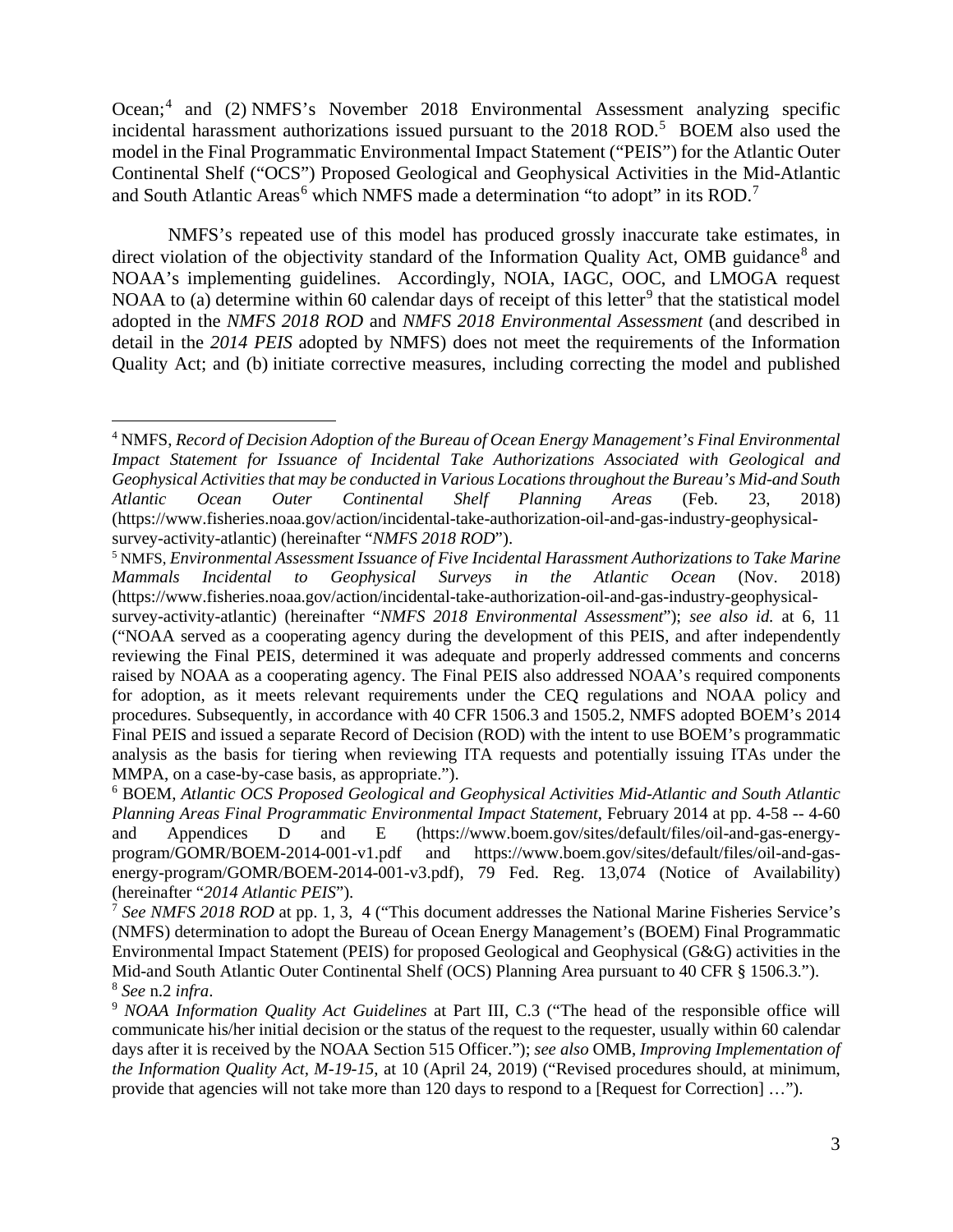outputs described below in light of the methodological error described in this Request for Correction so that the model provides take estimates based on the best data reasonably available.

# **1. The Erroneous Model and Its Outputs Are "Information" and "Influential Scientific . . . or Statistical Information" Disseminated by NMFS Under NOAA's Information Quality Act Guidelines**

As a threshold matter, NMFS's model for estimating takes, and its published outputs, clearly qualify as "Information" and, more specifically, as "influential scientific . . . or statistical information" and "highly influential scientific assessment," and thus fit squarely within the purview of the Information Quality Act. NMFS's model and its outputs have also been "disseminated."

## **a. Influential Scientific Information**

The applicable definitions of "Information" and "Scientific information" expressly mention "model[s]" and data in "numerical" form.<sup>10</sup> That alone subjects NMFS's model to the requirements of the Information Quality Act. In addition, the *NOAA Information Quality Act Guidelines* specifically list "model outputs" as one example of "Synthesized Products," defining "Synthesized Products" as "those that have been developed through analysis of original data. This includes analysis through statistical methods; model interpolations, extrapolations, and simulations; and combinations of multiple sets of original data."<sup>[11](#page-3-1)</sup> In other words, NMFS's "unrealistic" overestimates of exposure numbers resulting from a statistical method that erroneously multiplies conservative margins are also subject to review as a Synthesized Product.

The NMFS model further qualifies as both "influential scientific … or statistical information" and "highly influential scientific assessment" information, thereby triggering *heightened* scrutiny under the Information Quality Act. "Influential scientific information" is defined as "scientific information the agency reasonably can determine will have or does have a clear and substantial impact on important public policies or private sector decisions."[12](#page-3-2) NMFS's erroneous model for calculating predicted takes has a significant impact on energy policies and private sector activities. As BOEM has noted, "G&G surveys are conducted to: (1) obtain data for oil and gas (O&G) exploration and production, (2) aid in siting offshore (i.e., O&G, renewable energy) structures, and (3) locate marine mineral resources. . . . Such data are also used to ensure the proper use and conservation of Outer Continental Shelf (OCS) energy resources and the receipt

<span id="page-3-0"></span><sup>10</sup> *NOAA Information Quality Act Guidelines* at Part I defining "Information" as "any communication or representation of knowledge such as facts or data, in any medium or form, including textual, *numerical*, graphic, cartographic, narrative, or audiovisual forms" (emphasis added) and "Scientific Information" as "actual inputs, data, *models*, analyses, technical information, or scientific assessments based on the behavioral and social sciences, public health and medical sciences, life and earth sciences, engineering, or physical sciences. This includes any communication or representation of knowledge such as facts or data, in any medium or form, including textual, *numerical*, graphic, cartographic, narrative or audiovisual forms that involves a field identified in the preceding sentence." (emphasis added).  $11$  *Id.* 

<span id="page-3-2"></span><span id="page-3-1"></span><sup>&</sup>lt;sup>12</sup> *Id.* at Part I, Part II under "Objectivity" heading, and Appendix.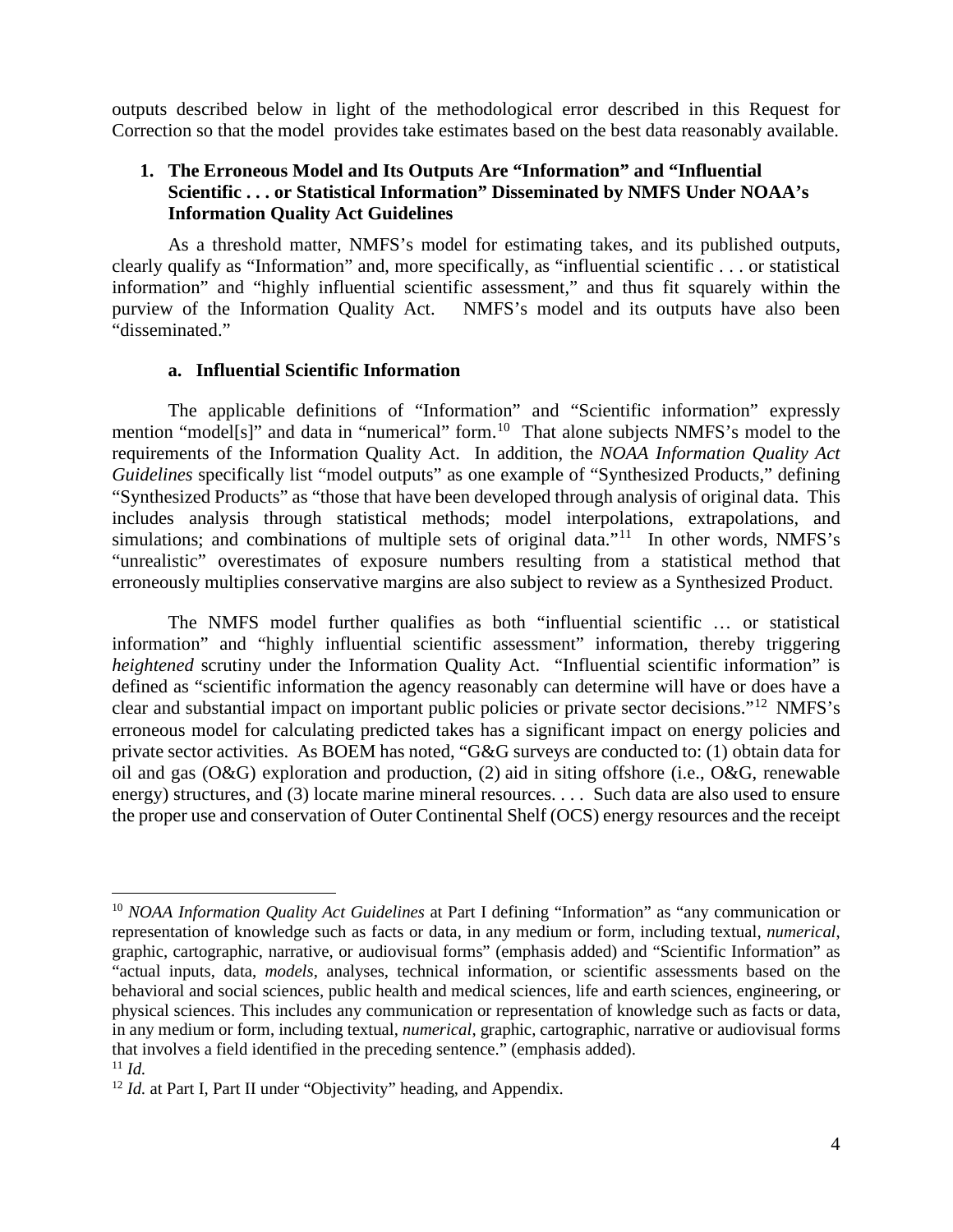of fair market value for the leasing of public lands."[13](#page-4-0) For these reasons, the Administration's stated emphasis of maintaining energy independence and a global leadership position in energy development cannot succeed without G&G surveys.<sup>[14](#page-4-1)</sup> And the private sector's ability to act in furtherance of these energy policies will be hampered if flawed calculations prevent the creation of a proper regulatory framework for permitting G&G surveys within the scope of the MMPA. The model is therefore "influential" within the meaning of the *NOAA Information Quality Act Guidelines*. [15](#page-4-2)

Moreover, the model also qualifies as "highly influential scientific assessment" information. "Highly influential scientific assessment"<sup>[16](#page-4-3)</sup> means:

influential scientific information that the agency or the Administrator of the Office of Information and Regulatory Affairs in the Office of Management and Budget determines to be a scientific assessment that: (i) could have a potential impact of more than \$ 500 million in any year, or (ii) is novel, controversial, or precedent-setting or has significant interagency interest.<sup>[17](#page-4-4)</sup>

As detailed below, the erroneous model generated significant interagency interest involving at least BOEM, NOAA and the Bureau of Safety and Environmental Enforcement ("BSEE"), with BOEM raising significant concerns with NMFS's modeling. These concerns are significant, as the exponentially inflated take estimates in NMFS's model could result in fewer permits for seismic surveys and therefore ultimately reduce energy exploration activities.

<span id="page-4-0"></span><sup>13</sup> BOEM, *Fact Sheet, Geological and Geophysical Surveys* (undated) https://www.boem.gov/sites/default/files/about-boem/BOEM-Regions/Atlantic-Region/GandG-

Overview.pdf. *See also NMFS 2018 ROD* at 2 ("G&G surveys provide information for government and industry to evaluate the potential for offshore oil, gas, or methane hydrate resources, locate marine mineral resources, site renewable energy structures, identify geologic hazards, and other uses.").

<span id="page-4-1"></span><sup>14</sup> *See* E.O. 13783, 82 Fed. Reg. 16,093 (March 31, 2017); E.O. 13795, 82 Fed. Reg. 20,815 (May 3, 2017); *see also* Outer Continental Shelf Lands Act ("OCSLA") which calls for the expeditious and orderly development of the OCS (43 U.S.C. §§ 1332(3) (declaring it to be a policy of the United States that "the outer Continental Shelf is a vital national resource reserve held by the Federal Government for the public, which should be made available for expeditious and orderly development, subject to environmental safeguards, in a manner which is consistent with the maintenance of competition and other national needs;…"), 1802(1) (clarifying that Congress enacted OCSLA to "establish policies and procedures for managing the oil and natural gas resources of the Outer Continental Shelf which are intended to result in expedited exploration and development of the Outer Continental Shelf in order to achieve national economic and energy policy goals, assure national security, reduce dependence on foreign sources, and maintain a favorable balance of payments in world trade").

<span id="page-4-2"></span><sup>15</sup> *NOAA Information Quality Act Guidelines* at Part I defining "Influential information" as "information the agency reasonably can determine will have or does have a clear and substantial impact on important public policies or private sector decisions."

<span id="page-4-3"></span><sup>&</sup>lt;sup>16</sup> *Id.* ("Scientific assessment means an evaluation of a body of scientific or technical knowledge, which typically synthesizes multiple factual inputs, data, models, assumptions, and/or applies best professional judgment to bridge uncertainties in the available information. These assessments include, but are not limited to, state‑of‑science reports; technology assessments; weight‑of‑evidence analyses; meta‑analyses; health, safety, or ecological risk assessments; toxicological characterizations of substances; integrated assessment models; hazard determinations; or exposure assessments.").17 *Id.* at Part I and Appendix.

<span id="page-4-4"></span><sup>&</sup>lt;sup>17</sup> *Id.* at Part I and Appendix.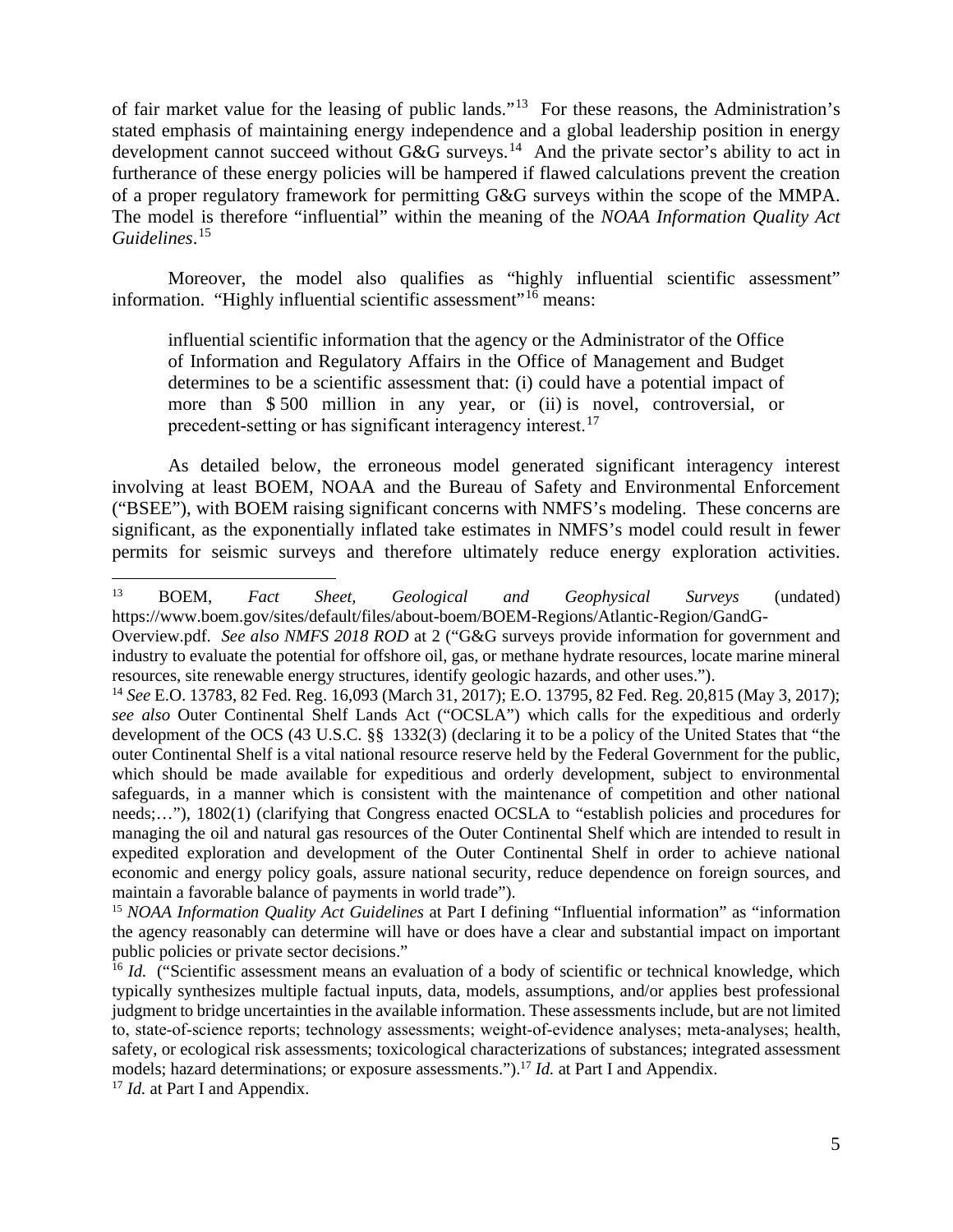Moreover, following its use in the Atlantic, NMFS has sought to employ a similarly flawed model for estimating marine mammal takes in other regions. For example, NMFS participated in a Final PEIS for the Gulf of Mexico OCS Proposed G&G Activities in the Western, Central and Eastern Planning Areas which incorporates the same flawed statistical methodology as the *NMFS 2018 ROD* and *20[18](#page-5-0) Environmental Assessment* for the Atlantic region.<sup>18</sup> In addition, NMFS has indicated that it plans to adopt this flawed modeling methodology in conjunction with issuing final incidental take regulations for the Gulf.<sup>[19](#page-5-1)</sup> NMFS's stated reliance on this same flawed methodology in the Gulf of Mexico—a major source of offshore oil and gas production in the U.S.—further underscores that the model qualifies as "highly influential."

## **b. Information Disseminated by NMFS**

As noted above, NMFS's model was adopted in the *NMFS 2018 ROD* (which also adopted the *2014 Atlantic PEIS*) and relied upon in *NMFS 2018 Environmental Assessment* which lists the agency's estimated take numbers based on the erroneous model. NMFS has thus disseminated the model and its outputs and relied upon erroneous take estimates resulting from a fundamental methodological error—the basis of this Request for Correction.

# **2. NOIA, IAGC, OOC, LMOGA, and Their Members Are Adversely "Affected" by the Inaccurate Model Disseminated by NMFS**

The *NOAA Information Quality Act Guidelines* define an "affected person" as an entity "that uses, benefits from, or is harmed by the disseminated information at issue."[20](#page-5-2) NOIA, IAGC, OOC, and LMOGA, as well as their respective members, fit within this category of "affected persons."

NOIA is a national trade association representing all segments of the offshore industry with an interest in the exploration and production of both traditional and renewable energy resources. NOIA's members include multiple producers of crude oil and natural gas that have made significant investments into leases in deepwater areas of the OCS. Its members extensively use G&G surveys and are directly impacted by the flawed methodology in NMFS's model at issue here.

<span id="page-5-0"></span><sup>18</sup> NMFS acted as a cooperating agency in developing the 2017 Final PEIS for the Gulf of Mexico ("*2017 GOM PEIS*"), and NMFS has since expressed its intent to adopt the 2017 GOM PEIS analysis. 83 Fed. Reg. 29,212, at 29,213 ("NMFS participated in development of the PEIS as a cooperating agency and believes it is appropriate to adopt the analysis in order to assess the impacts to the human environment of issuance of the subject ITR and any subsequent LOAs. Information in the petition, BOEM's PEIS, and this document collectively provide the environmental information related to proposed issuance of this ITR for public review and comment.").

<span id="page-5-2"></span><span id="page-5-1"></span><sup>&</sup>lt;sup>19</sup> *Id.: see also* Taking and Importing Marine Mammals: Taking Marine Mammals Incidental to Geophysical Surveys Related to Oil and Gas Activities in the Gulf of Mexico (RIN: 0648-BB38); *2017 GOM PEIS* at 1-22 (https://www.boem.gov/sites/default/files/environmental-stewardship/Environmental-Assessment/NEPA/BOEM-2017-051-v1.pdf), 82 Fed. Reg. 36,418 (Notice of Availability) ("BOEM has clarified language in this Programmatic EIS to more consistently refer to modeled and quantified "exposures" to certain sound levels for analyzing impacts. The determination of what qualifies as an individual 'take,' which has a specific legal meaning under the ESA and MMPA, will ultimately be determined by NOAA through its MMPA Incidental Take Authorization development process . . . "). <sup>20</sup> *NOAA Information Quality Act Guideli*nes at Part III.A.4.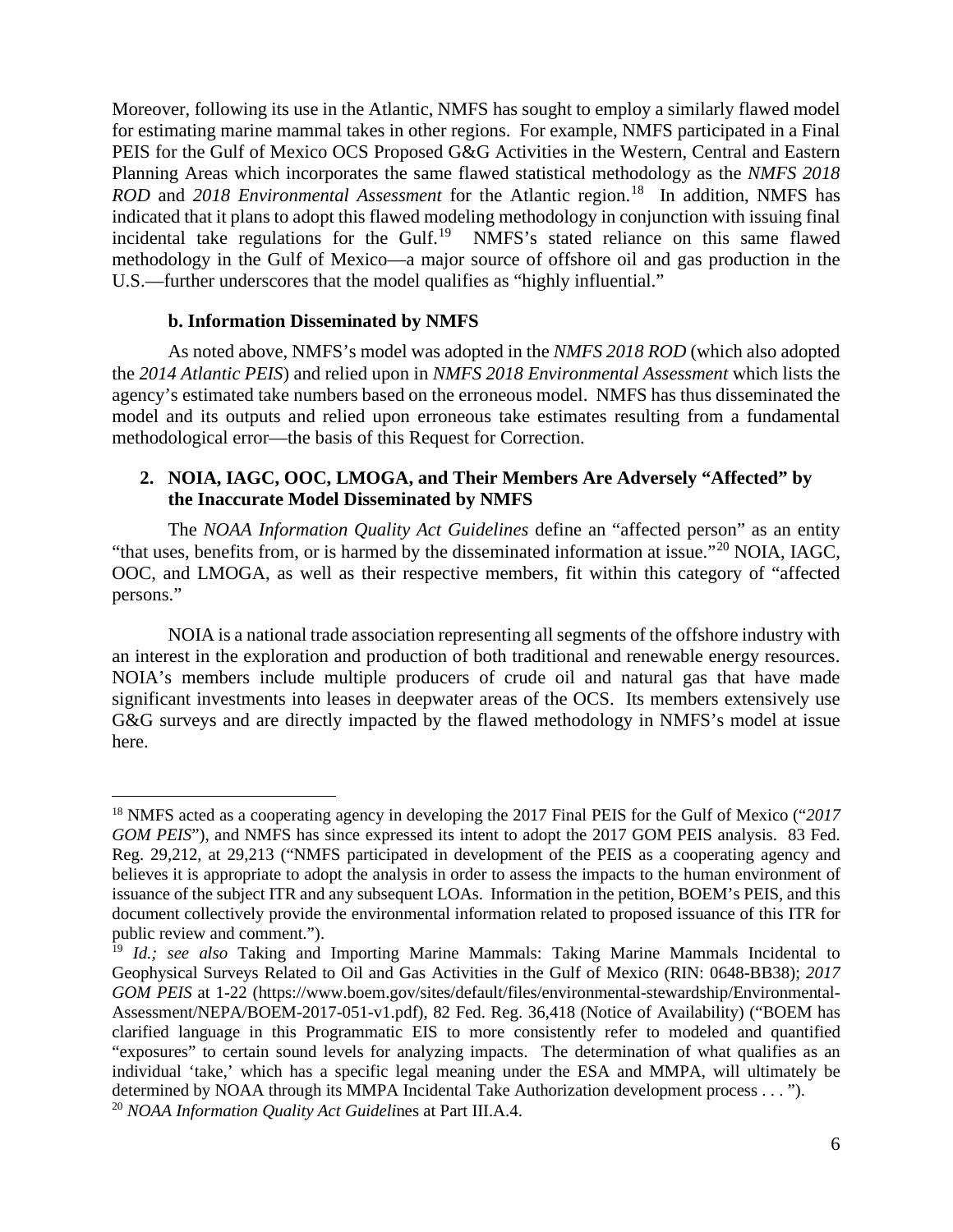Founded in 1971, the IAGC is the global trade association for the geophysical and exploration industry, the cornerstone of the energy industry. With more than 80 member companies in 50 countries, IAGC membership includes onshore and offshore survey operators and acquisition companies, data and processing providers, exploration and production companies, equipment and software manufacturers, industry suppliers and service providers, including those with interests in G&G surveys in the Atlantic that are also directly affected by the erroneous information at issue in this request. The IAGC focuses on advancing the geophysical and exploration industry's freedom to operate. The IAGC engages governments and stakeholders worldwide on issues central to geophysical operations and exploration access, including prioritizing timely, accessible G&G survey data acquisition throughout the life of the asset; providing predictability and competition; promoting regulatory and fiscal certainty and promulgating science-based regulations.

The OOC is an offshore oil and natural gas trade association that serves as a technical advocate for companies operating on the U.S. OCS. Founded in 1948, the OOC has evolved into the principal technical representative regarding regulation of offshore oil and natural gas exploration, development, and producing operations. The OOC's member companies are responsible for over 90% of the oil and natural gas production from the GOM.

LMOGA, founded in 1923, is a trade association representing all sectors of the oil and gas industry, including exploration and production, refining, transportation, marketing, and midstream companies as well as other firms in the fields of law, engineering, environment, financing, and government relations.

As noted above, G&G surveys are critical to the industry's continued exploration and development of oil and natural gas resources in the OCS. NOIA's, IAGC's, OOC's, and LMOGA's members' interests in these activities are jeopardized by NMFS's flawed modeling. Indeed, the exponentially inflated exposure estimates in NMFS's model could, among other things, significantly reduce the permitted scope of G&G surveying in the OCS, thereby unreasonably constraining exploration and development in the OCS, including in the Atlantic OCS. Unless corrected, NOIA, IAGC, OOC, LMOGA, and their respective members will therefore be greatly harmed by the effects of the flawed statistical model.

## **3. Overview of Relevant Information Quality Act Guidelines**

One of the core requirements of the Information Quality Act and its implementing guidelines is "objectivity,"<sup>[21](#page-6-0)</sup> which "ensures that information is accurate, reliable and unbiased." For "Synthesized Products," such as the model outputs at issue here, objectivity is achieved by "using data of known quality, applying sound analytical techniques, and reviewing the products or processes used to create them before dissemination."[22](#page-6-1) Information that qualifies as "influential scientific . . . or statistical information" is held to a higher standard of objectivity,  $^{23}$  $^{23}$  $^{23}$  and an even

<span id="page-6-0"></span><sup>&</sup>lt;sup>21</sup> *Id.* at Part II ("Information quality is composed of three elements: utility, integrity and objectivity."). <sup>22</sup> *Id.* at Part II.B.

<span id="page-6-2"></span><span id="page-6-1"></span><sup>&</sup>lt;sup>23</sup> OMB, Improving Implementation of the Information Quality Act, M-19-15, at 3 (April 24, 2019) ("The touchstone is 'fitness for purpose'; information destined for a higher-impact purpose must be held to higher standards of quality. The *Guidelines* characterize a subset of agency information as '*influential scientific, financial, or statistical information' that is held to higher quality standards."* (emphasis in original)); *see*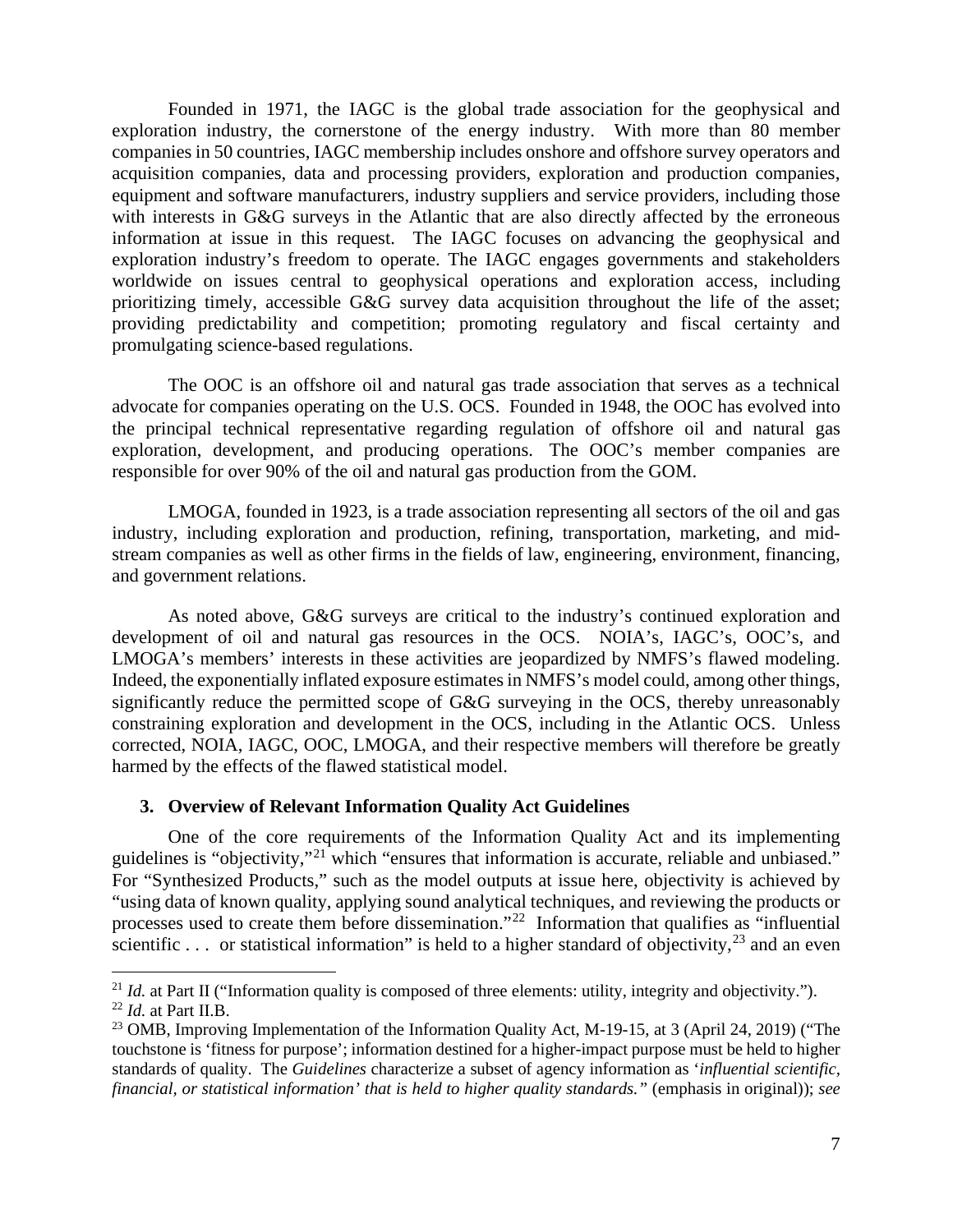higher quality standard applies to "highly influential scientific assessment."<sup>[24](#page-7-0)</sup> As discussed under Section 1.a. above and further below, these heightened standards apply to NMFS's statistical modeling at issue here.

NOAA's IQA guidelines further require that NMFS apply "best available science" and make "full utilization of the best scientific information available."<sup>[25](#page-7-1)</sup> Similarly, a parallel statute, the Foundations for Evidence-Based Policymaking Act of 2018 (Public Law No. 115-435), focuses on data used for "making estimates," including "methods" used in "models." This 2018 law, according to OMB guidance, creates a "new paradigm by calling on agencies to significantly rethink how they currently plan and organize evidence-building . . . functions."[26](#page-7-2)

# **4. NMFS Fails to Comply with Its IQA Guidelines by Adopting a Statistical Model that Suffers from a Basic Math Error and Other Flaws**

As described below, NMFS's statistical methodology for estimating takes violates the "objectivity" and best-data-reasonably-available standards required by the Information Quality Act. Although NMFS's model is technical, the fundamental error is quite simple to identify and fix. NMFS should remove the extra margins added to independent variables derived from best available data before they are multiplied, and then, as needed, add a conservative margin to the end result after the variables are multiplied.

The attached report aptly describes the fundamental flaw with this statistical methodology when NMFS sought to employ the same faulty approach in the Gulf:

Selection of conservative values in multiple steps of the model leads to an outcome that is not an average of the precautionary assumptions, or even an addition of uncertainty, but a multiplication of each uncertainty by the uncertainty in the other steps. Simply put, doubling the expected value for four different parts of the model does not double the outcome, nor does it result in a  $2+2+2+2=8$ -fold increase in the predicted outcome. Instead the effect of multiple precautions is multiplicative, and the outcome is  $2x2x2z=16$ -fold more than if the model was run with 'most-likely' values like averages. <sup>[27](#page-7-3)</sup>

BOEM explained in its 2014 PEIS later adopted by NMFS that NMFS's model uses overly conservative assumptions for various model inputs, including, for example, conservative

*also NOAA Information Quality Act Guidelines* at Part II ("Quality will be ensured and established at levels appropriate to the nature and timeliness of the information to be disseminated.").  $24$   $\tilde{I}d$ .

<span id="page-7-0"></span>

<span id="page-7-1"></span><sup>25</sup> *NOAA Information Quality Act Guidelines* at Part II.

<span id="page-7-2"></span><sup>&</sup>lt;sup>26</sup> https://www.whitehouse.gov/wp-content/uploads/2019/07/M-19-23.pdf.

<span id="page-7-3"></span><sup>27</sup> *See Gisiner Report* at p. 1.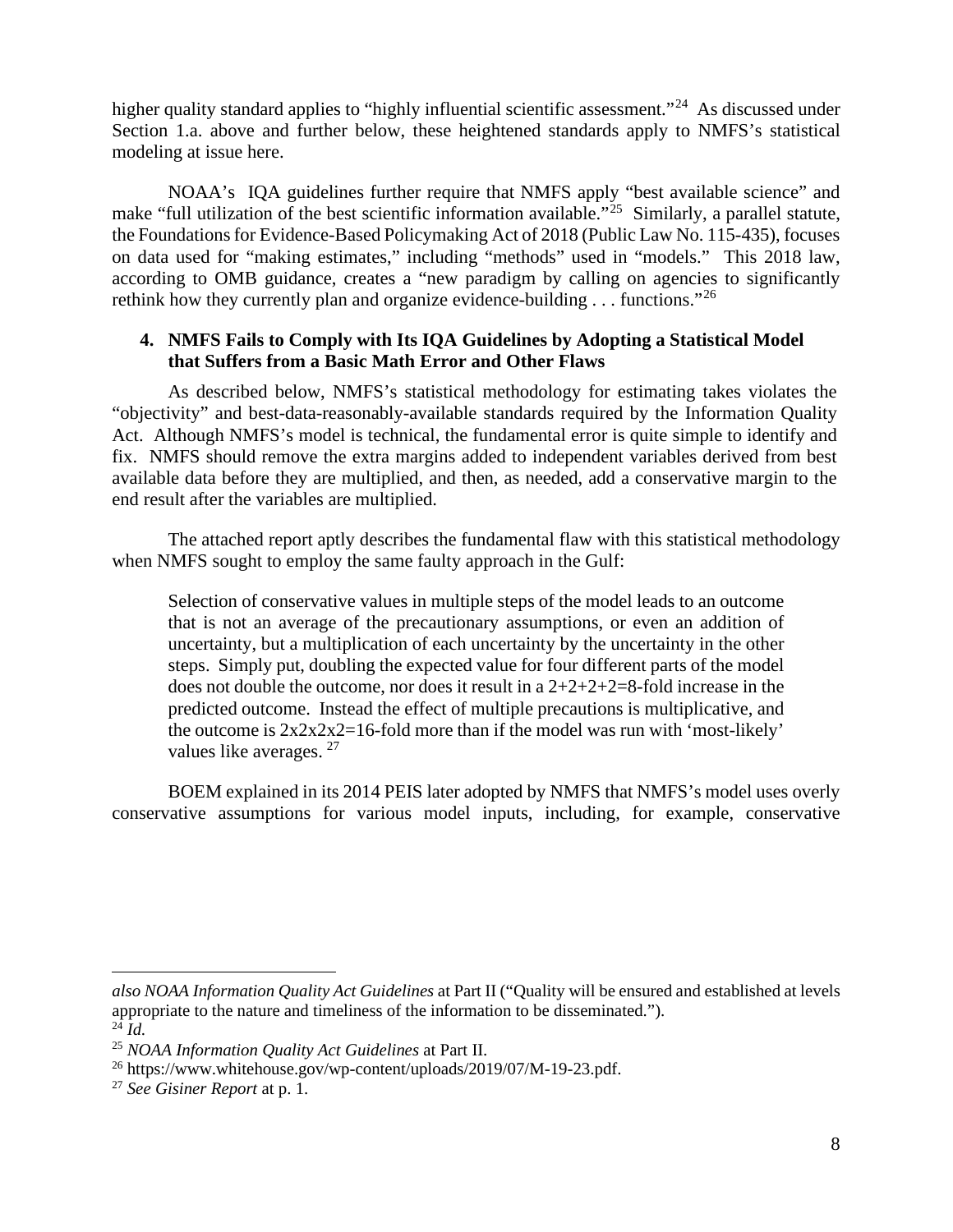assumptions made for acoustic source modeling,  $28$  acoustic propagation modeling,  $29$  animal density and others.[30](#page-8-2) These conservative margins are then *multiplied at each stage of the model*, resulting in grossly inflated take estimates because "each of the inputs into the models is purposely developed to be conservative and conservative assumptions accumulate throughout the analysis."<sup>[31](#page-8-3)</sup> This approach ignores an elementary scientific principle of predictive modeling:

Conservatism due to uncertainty about the values entered into the model must properly be handled separately, after modeling to most likely outcome, as is widely demonstrated and well-known for a variety of similar risk models such as weather models, economic models, and medical diagnostic and treatment models.<sup>32</sup>

<span id="page-8-0"></span><sup>28</sup> *2014 Atlantic PEIS* at E-64 ("However, this selection necessitated that the representative source conservatively represented sources that were often 10 or more decibel lower in power. In addition, it was assumed that the modeled array was always at maximum power and that all air-guns were fully operational for fully completed survey scenarios. Similarly, for the mineral resources survey, the most conservative parameters for source level, signal repetition rate, pulse lengths, etc. were assumed."); *compare* International Association of Geophysical Contractors' ("IAGC"), the American Petroleum Institute's ("API"), NOIA's, and OOC's (together "Associations") Nov. 29, 2016 comments to BOEM Environmental Impact Statements regarding the Gulf of Mexico at Attachment A, R. Gisiner, Synopsis of Precautionary Assumptions (hereinafter "*Gisiner Report*") (https://www.regulations.gov/document?D=BOEM-2016- 0068-1026) (attached hereto as **Exhibit 1**) at pp. 2, 3-5 ("The 33-37% difference in the size of the two arrays translates into an increase of some 45-50 % (roughly) in the area exposed and therefore the number of animals taken.").

<span id="page-8-1"></span><sup>29</sup> *2014 Atlantic PEIS* at 4-59 and E-64 ("This generally tends to underestimate the transmission loss and therefore overestimate the received levels at all ranges to some degree. Actual in situ propagation therefore typically displays much more fading and disruption of the signal, especially for signals shorter than 1 s (i.e., airguns)."); *compare Gisiner Report* (Ex. 1) at p. 5 ("The modeling of sources of variance yielded a 10 decibel difference in sound transmission between an average sound speed profile in the water and the extreme case used in the model (10 decibels is an order of magnitude or ten times the average). Use of hard or median properties for the seafloor added another 4 dB over the most likely outcome, with most of the Gulf being covered with soft sediment that is a poor reflector of sound). Use of a flat sea surface instead of a rough sea surface adds another 2 dB minimum, resulting in a conservative value of overestimated propagation of 16 decibels or 60 times (!) the amount of energy propagated than would be expected on average.").

<span id="page-8-2"></span><sup>&</sup>lt;sup>30</sup> 2014 Atlantic PEIS at 4-60 and E-64 ("Marine mammal density values are typically very conservative. As a simple check of their conservatism, a calculation consisting of multiplying each density value by the area that it covers and then summing these values results in total population values that greatly exceed those identified in the Marine Mammal Stock Assessment reports."); *compare Gisiner Report* (Ex. 1) at pp. 2 and 6 ("NMFS's Stock Assessment Reports … and Duke Model differ on average by a factor of 2." "But overall, the use of the Duke model creates an increase in predicted abundance that is about double the official NMFS abundance numbers in the SARs.").

<span id="page-8-3"></span><sup>31</sup> BOEM, *Record of Decision Atlantic OCS Proposed Geological and Geophysical Activities Mid-Atlantic and South Atlantic Planning Areas, Final Programmatic Environmental Impact Statement* (July 2014) (https://www.boem.gov/sites/default/files/oil-and-gas-energy-program/GOMR/Record-of-Decision-Atlantic-G-G.pdf) (hereinafter "*BOEM 2014 ROD*").

<span id="page-8-4"></span><sup>&</sup>lt;sup>32</sup> See Associations' Aug. 21, 2018 comments to proposed Incidental Take Regulations for the Gulf of Mexico at p. 42 (citing Slingo and Palmer, *Uncertainty in weather and climate prediction*, Phil. Trans. R. Soc. A(2011) 369: 4751-4767) (https://www.regulations.gov/document?D=NOAA-NMFS-2018-0043- 0015).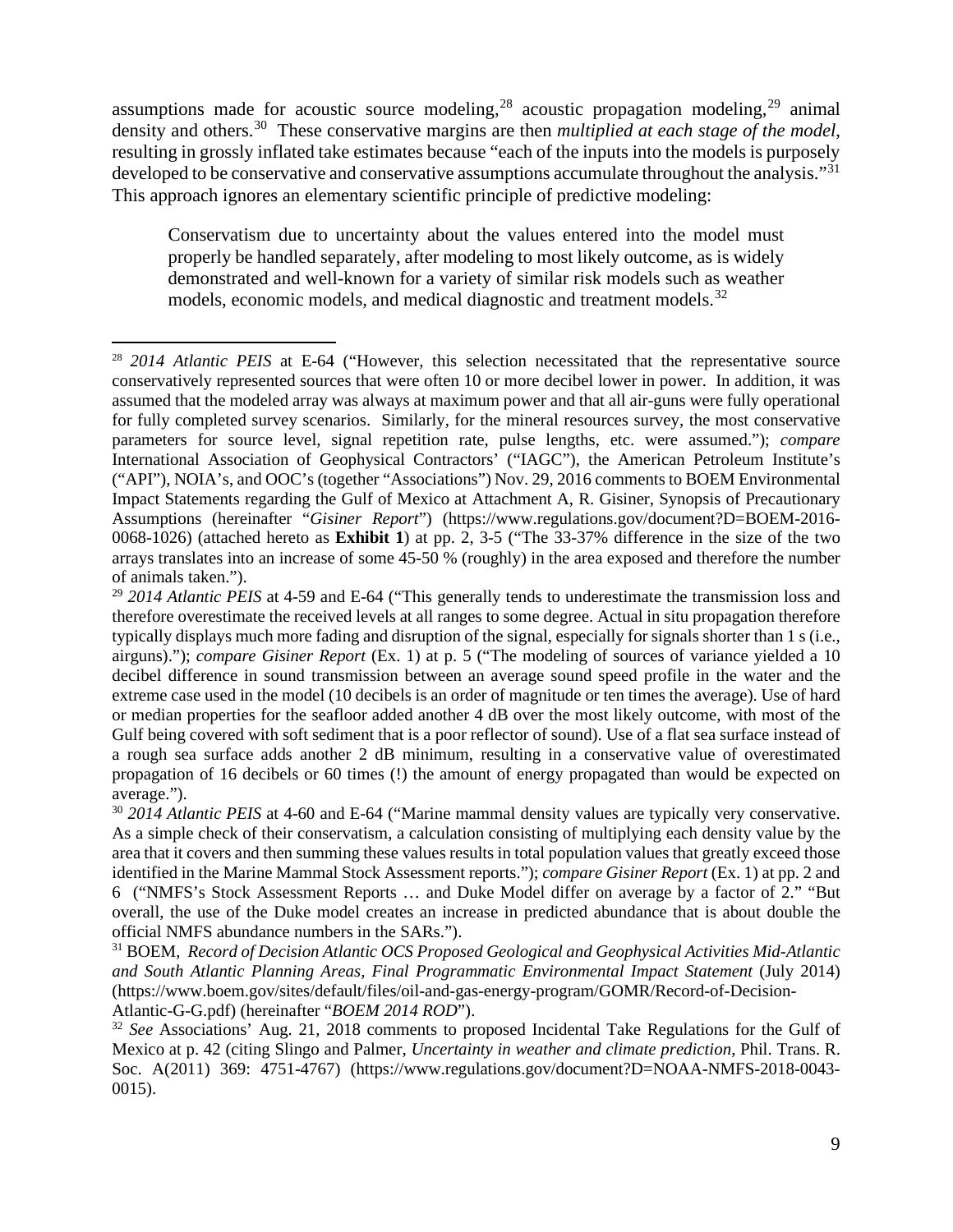Because the conservative margins are multiplied, the exponential effect yields orders of magnitude more animal takes under the MMPA than a best scientific estimate would ever produce. In other words, the math error caused by using conservative assumptions at each iterative stage of the model produces inflated take numbers that are untethered from realistic estimates.

The net result is that NMFS dramatically overestimated takes based on this flawed mathematical method that was used in the agency's 2018 ROD and 2018 Environmental Assessment. To take one example, NMFS adopted take numbers reported in BOEM's PEIS and incorporated them in its determination of authorized takes in the Environmental Assessment. Information from the Environment Assessment<sup>[33](#page-9-0)</sup> copied below shows exponentially overstated take numbers due to the model expressly "adopt[ed]" by NMFS:

| Common name                    | Level A<br><b>Takes: NMFS</b><br>Authorized <sup>1</sup> | Level A: BOEM<br><b>Estimated</b><br>Exposures <sup>2</sup> | Level B<br><b>Takes: NMFS</b><br><b>Authorized</b> | Level B Takes:<br><b>BOEM Estimated</b><br>Exposures <sup>3</sup> |
|--------------------------------|----------------------------------------------------------|-------------------------------------------------------------|----------------------------------------------------|-------------------------------------------------------------------|
| North Atlantic right<br>whale  | ٥                                                        | ٥                                                           | 19                                                 | 954                                                               |
| Humpback whale                 | 10                                                       | 17                                                          | 134                                                | 3.817                                                             |
| Minke whale                    | 12                                                       | ٥                                                           | 694                                                | 206                                                               |
| Bryde's whale                  | ٥                                                        | 4                                                           | 10                                                 | 1.304                                                             |
| Sei whale                      | ٥                                                        | ı                                                           | 10                                                 | 1.317                                                             |
| Fin whale                      | 12                                                       | ٥                                                           | 1,888                                              | 3.015                                                             |
| Blue whale                     | ٥                                                        | 5                                                           | 5.                                                 | 1.429                                                             |
| Sperm whale                    | ٥                                                        | 977                                                         | 7,524                                              | 95,708                                                            |
| Kogia spp. <sup>5</sup>        | 15                                                       | 107                                                         | 2,176                                              | 10,464                                                            |
| Beaked whales <sup>6</sup>     | ٥                                                        | 761                                                         | 23.324                                             | 74.554                                                            |
| Northern bottlenose<br>whale   | ٥                                                        | 1                                                           | 20                                                 | 90                                                                |
| Rough-toothed dolphin          | ٥                                                        | 89                                                          | 819                                                | 8.763                                                             |
| Bottlenose dolphin             | ٥                                                        | 42.535                                                      | 90,795                                             | 4.168.872                                                         |
| Clymone dolphin                | ٥                                                        | 1.406                                                       | 11.891                                             | 137,795                                                           |
| Atlantic spotted dolphin       | ٥                                                        | 20,587                                                      | 75,576                                             | 173.663                                                           |
| Pantropical spotted<br>dolphin | ٥                                                        | 3.044                                                       | 4.821                                              | 298.327                                                           |
| Spinner dolphin                | ٥                                                        | 13                                                          | 455                                                | 1.296                                                             |
| <b>Striped dolphin</b>         | ٥                                                        | 13.622                                                      | 43,897                                             | 1,335,139                                                         |
| Common dolphin                 | ٥                                                        | 22,747                                                      | 85,817                                             | 2.229.473                                                         |
| Fraser's dolphin               | ٥                                                        | ı                                                           | 1,020                                              | 126                                                               |

|  |  | Table 10. NMFS Authorized Take Versus BOEM PEIS Estimated Exposures |  |  |  |  |  |  |
|--|--|---------------------------------------------------------------------|--|--|--|--|--|--|
|--|--|---------------------------------------------------------------------|--|--|--|--|--|--|

| Common name                     | Level A<br>Takes: NMFS  <br>Authorized <sup>1</sup> | Level A: BOEM<br>Estimated<br>Exposures <sup>2</sup> | Level B<br><b>Takes: NMFS</b><br>Authorized | Level B Takes:<br><b>BOEM Estimated</b><br>Exposures <sup>3</sup> |
|---------------------------------|-----------------------------------------------------|------------------------------------------------------|---------------------------------------------|-------------------------------------------------------------------|
| Atlantic white-sided<br>dolphin | ٥                                                   | 31                                                   | 240                                         | 3.075                                                             |
| Risso's dolphin                 | ٥                                                   | 11,329                                               | 6.162                                       | 1,110,342                                                         |
| Melon-headed whale              | ٥                                                   | 17                                                   | 250                                         | 1.664                                                             |
| Pygmy killer whale              | ٥                                                   | 15                                                   | 30                                          | 1.458                                                             |
| False killer whale              | ٥                                                   | 19                                                   | 140                                         | 1.874                                                             |
| Killer whale                    | ٥                                                   | 13                                                   | 35                                          | 1.252                                                             |
| Pilot whales <sup>7</sup>       | ٥                                                   | 18,989                                               | 17,338                                      | 1,861,079                                                         |
| Harbor porpoise                 | 20                                                  | 47                                                   | 874                                         | 4.559                                                             |

In addition to the math error, there are other flaws that permeate NFMS's methodology in the model. All permits issued by BOEM for G&G activities require use of numerous mitigation measures to minimize potential impacts on marine mammals, including use of lower-sound

<span id="page-9-0"></span><sup>33</sup> *NMFS 2018 Environmental Assessment* at pp. 72-73.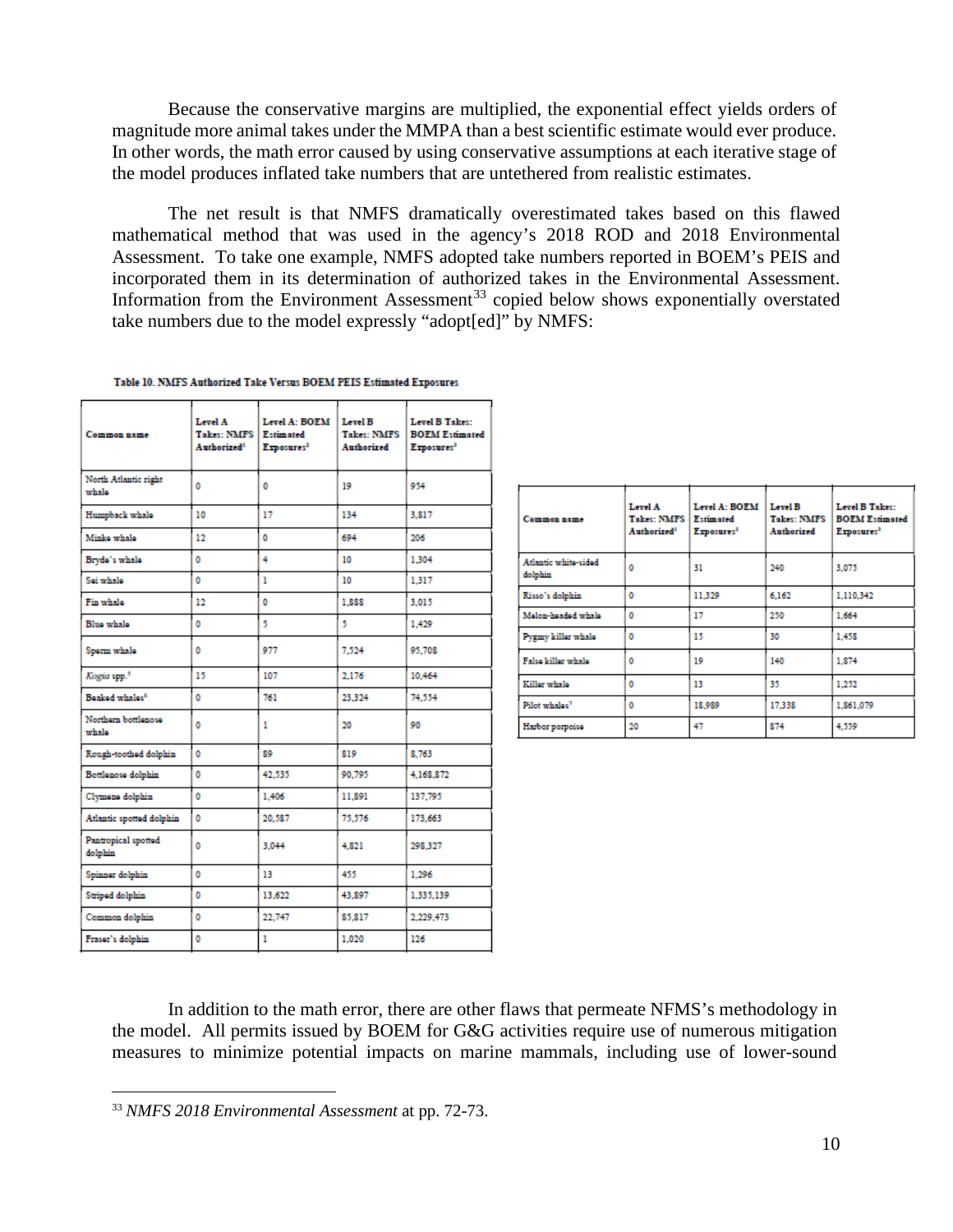emissions during a lengthy ramp-up period to cause marine mammals to disperse; use of independent observers on G&G vessels who prevent start-up or require immediate shut-down of activities if a marine mammal is detected; use of passive acoustic monitoring at times of reduced visibility to prevent start-up or require shut-down if a marine mammal is detected; and geographic and seasonal restrictions on G&G activities when marine mammal abundance is higher.<sup>34</sup> Yet, no mitigation measures are accounted for in the model, and no consideration is given to averting behavior by the animals themselves.<sup>35</sup> Ignoring such mitigation omits best evidence reasonably available.

These concerns have repeatedly been pointed out to NMFS. BOEM stated in connection with the 2014 PEIS: "Furthermore, the take estimates are based on acoustic and impact models that are by design conservative, which results in an over-estimate of take. Each of the inputs into the models is purposely developed to be conservative, *and conservative assumptions accumulate throughout the analysis*."[36](#page-10-2) And, as noted below, NOIA, IAGC, OOC and other oil and gas industry associations have repeatedly shared their concerns with NMFS about the overly conservative nature of the NMFS' model.

BOEM further informed NMFS that application of the same methodology in the Gulf of Mexico, for example, creates "unrealistically high," "exponentially increase[d]" take numbers, while also failing to account for mitigation measures being employed in the Gulf:

- "The existing modeling largely does not account for uncertainty in the data inputs and also selects highly conservative data inputs. *This bias often produces unrealistically high exposure numbers and 'takes' that exponentially increase uncertainty throughout each step of the modeling.* The modeling does not incorporate mitigation or risk reduction measures designed to limit exposure. The *modeling is an overestimate and should be viewed with that understanding*."[37](#page-10-3)
- "Using the model estimates most often requires accepting a worst-case scenario, which ultimately *overestimates the numbers* of 'take' under the MMPA by equating those numbers with the exposures identified in the modeling *rather than real world conditions*."[38](#page-10-4)

<span id="page-10-0"></span><sup>34</sup> 83 Fed. Reg. at 63,345-51 (Dec. 7, 2018).

<span id="page-10-1"></span><sup>35</sup> 83 Fed. Reg. at 29,258, 29,260 (June 22, 2018); *2017 GOM PEIS* at 1-18 ("none of the relevant mitigations examined in this Programmatic EIS were included in the impact modeling"); *2014 Atlantic PEIS* at 4-60 ("The calculations included here do not include most mitigation effect that would reduce the potential for take.").

<span id="page-10-2"></span><sup>36</sup> *BOEM 2014 ROD* at 12 (emphasis added); *see also 2014 Atlantic PEIS* at E-65 ("… it is important to now that these numbers represent highly conservative estimates of mostly unmitigated potential take. They should not be considered as expected levels of actual take. This is largely given the many minor conservative assumptions that ultimately result in an overestimation of potential impacts."); *see also*  IAGC's, API's, and NOIA's July 21, 2017 comments to proposed NMFS Incidental Take Authorizations for the Atlantic at pp. 19-20 (https://www.fisheries.noaa.gov/action/incidental-take-authorization-oil-andgas-industry-geophysical-survey-activity-atlantic).

<span id="page-10-3"></span><sup>37</sup> BOEM, *Draft Programmatic Environmental Impact Statement*, 81 Fed. Reg. 67,380 (Sept. 30, 2016), https://www.boem.gov/GOM-G-G-PEIS/, at 4-47 (emphasis added).

<span id="page-10-4"></span><sup>38</sup> *Id.* at 1-20 (emphasis added).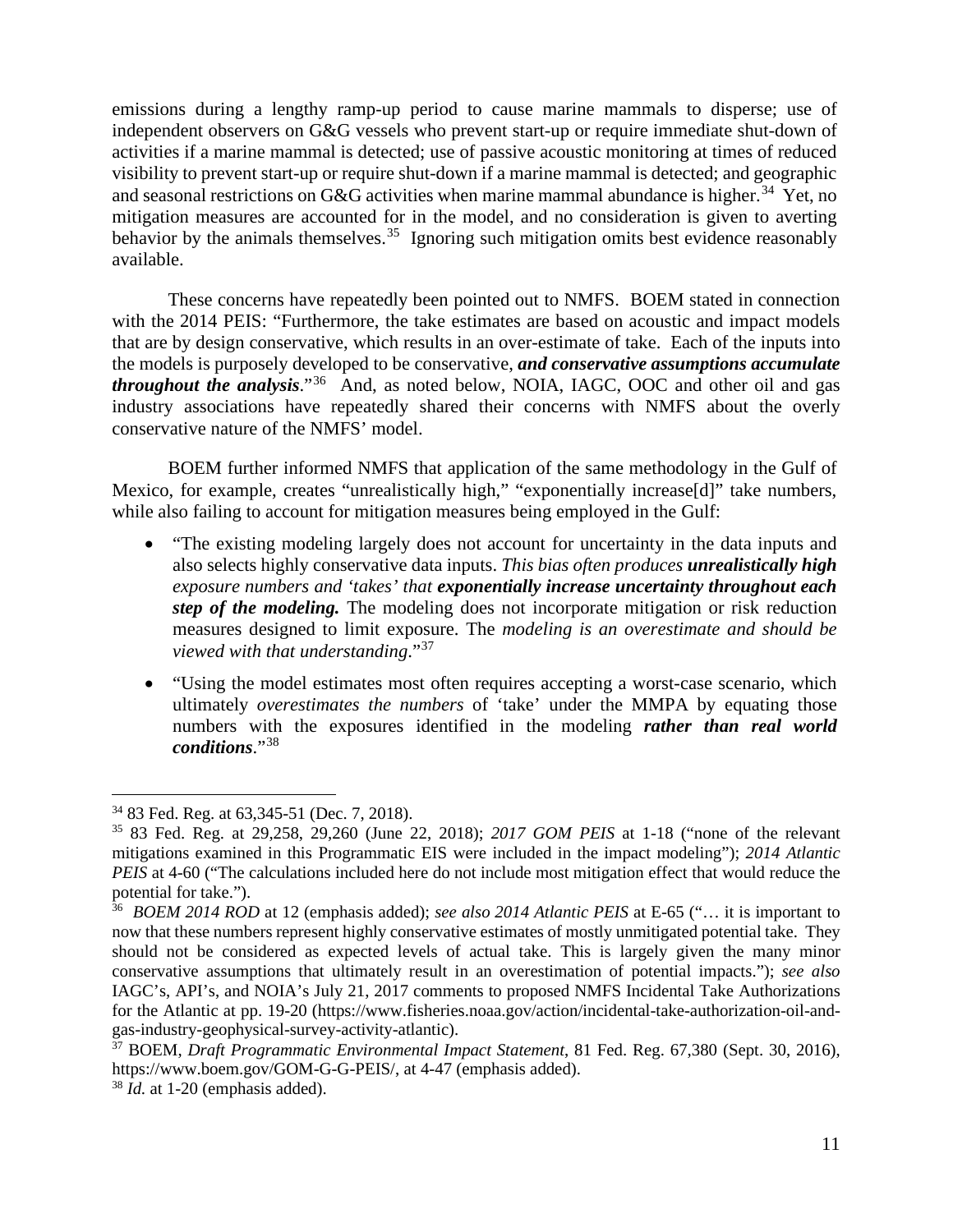• "Without a rigorous methodology to do this interpretation, BOEM and other agencies must move forward with an overly conservative scenario equating the number of exposures to the number of 'takes' under the MMPA and ESA. This often produces *unrealistically high exposure/take numbers. In this instance, the exposure/take numbers were also modeled without the application of mitigation measures, adding to the unrealistically high exposure/take numbers*."[39](#page-11-0)

Notably, NMFS does not dispute the crux of the error—that it added conservative margins to individual elements in its model, which are then multiplied.<sup>40</sup> In response to comments pointing to the errors in the model, NMFS responded that "[a]lthough it may be correct that conservativeness accumulates throughout the analysis, the Associations do not adequately describe the nature of conservativeness associated with model inputs or to what degree (either quantitatively or qualitatively) such conservativeness 'accumulates'."[41](#page-11-2) But, as shown for example in the attached report,<sup>[42](#page-11-3)</sup> industry stakeholders have described, both *quantitatively* and *qualitatively,* how the formula improperly multiplies the conservative estimations included in each element of the model inputs.<sup>43</sup>

Commenters on the model and its output in the documents at issue in this Request pointed out that:

- "We also emphasize that NMFS's negligible impact determinations are based upon *highly conservative, and, in some instances, unrealistic, assumptions* about the potential effects of the proposed surveys. For example, as addressed in more detail in Section III.D below, NMFS's estimates of the numbers of potential takes by the proposed surveys are grossly inflated as a result of overly conservative modeling assumptions."[44](#page-11-5)
- "NMFS *substantially overestimates* the number of incidental takes predicted to result from the Proposed IHAs."[45](#page-11-6)
- "NMFS's incidental take estimates for the Proposed IHAs are premised, in substantial part, upon the exposure modeling performed by BOEM in the [2014] PEIS. NMFS's reliance on the PEIS *exposure modeling results in incidental take estimates far greater than the number of takes that can realistically occur based*

<span id="page-11-0"></span><sup>39</sup> *Id.* at 1-21 (emphasis added).

<span id="page-11-1"></span><sup>40</sup> 83 Fed. Reg. 29,212 at 29,259.

<span id="page-11-2"></span><sup>41</sup> 83 Fed. Reg. 63,268 at 63,292.

<span id="page-11-3"></span><sup>42</sup> *See Gisiner Report* (Ex. 1).

<span id="page-11-4"></span><sup>43</sup> *See, e.g.,* IAGC's, API's, and NOIA's July 21, 2017 comments to proposed NMFS Incidental Take Authorization for the Atlantic at p. 19 (https://www.fisheries.noaa.gov/action/incidental-takeauthorization-oil-and-gas-industry-geophysical-survey-activity-atlantic); IAGC's API's, NOIA's, and the Offshore Operators Committee's ("OOC") (together "Associations") Aug. 21, 2018 comments to proposed Incidental Take Regulations for the Gulf of Mexico at p. 42 (https://www.regulations.gov/document?D=NOAA-NMFS-2018-0043-0015); *Gisiner Report* at pp. 3-8. <sup>44</sup> IAGC's, API's, and NOIA's July 21, 2017 comments to proposed NMFS Incidental Take Authorization

<span id="page-11-5"></span>for the Atlantic at p. 18 (emphasis added).

<span id="page-11-6"></span><sup>&</sup>lt;sup>45</sup> *Id.* at p. 19 (emphasis added).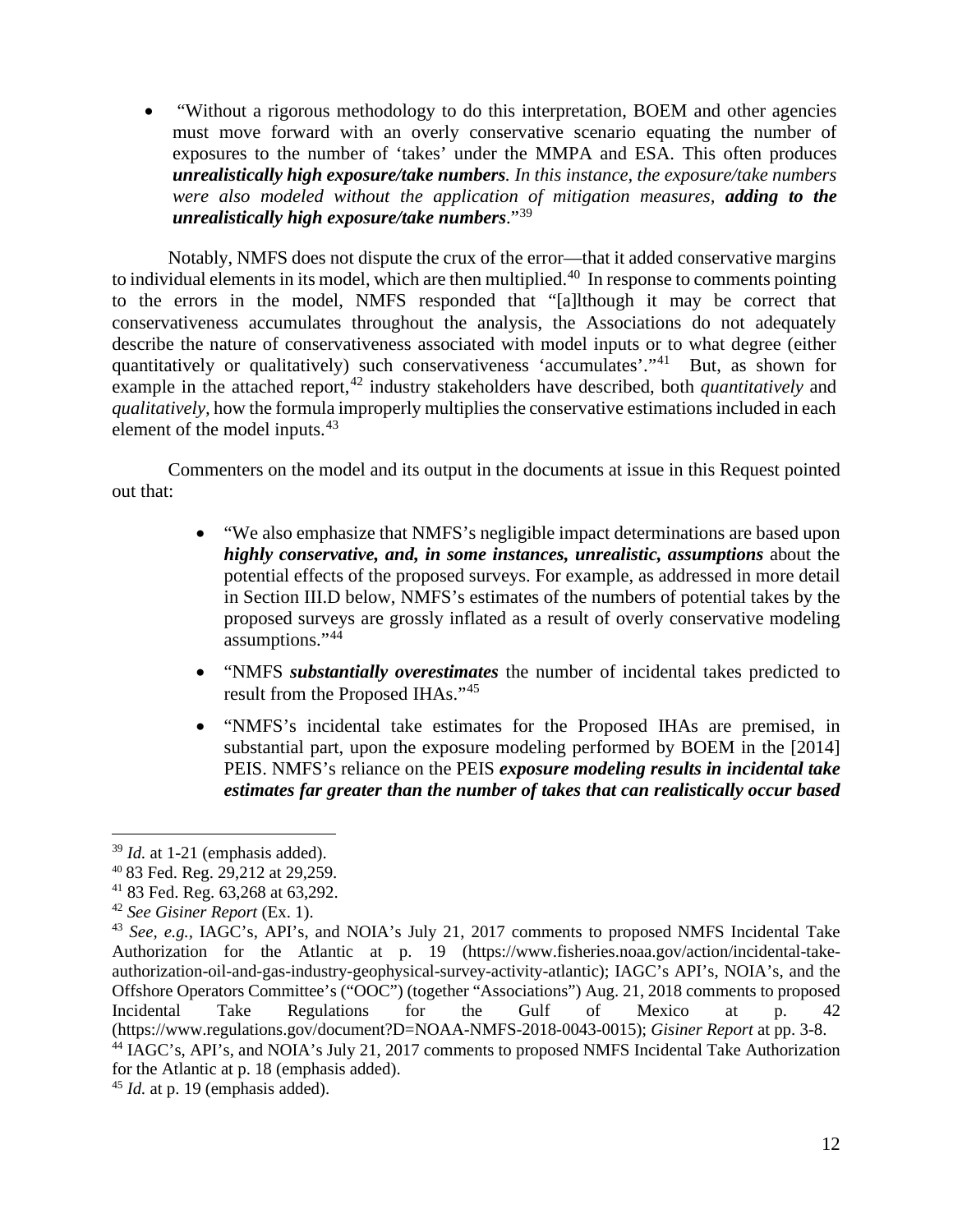*on past observations and data* because the PEIS analysis is premised upon biased modeling that is *intentionally designed to overestimate take*."[46](#page-12-0)

- The model describes a "*worst-case hypothetical* scenario."<sup>[47](#page-12-1)</sup>
- "The gist of the agencies' errors is that the PEIS, and therefore of NMFS's take analysis, is based upon a modeling exercise that uses a multiplicative series of conservatively biased assumptions for all uncertain parameter inputs. These assumptions *lead to accumulating bias* as the cumulative conservative assumptions add up to increasingly unlikely statistical probabilities that are *not representative of real-world conditions*. Consequently, the results quickly become little more than *improbable worst case scenarios*―not fair simulations or representations of likely effects."[48](#page-12-2)

NMFS rejected such comments and declared in the ROD that the "2014 Final PEIS adequately addresses, on a programmatic level, the potential direct, indirect, and cumulative impacts to marine mammals and their habitat resulting from the use of active acoustic sources deployed during G&G surveys and properly addresses NOAA's comments and input."<sup>[49](#page-12-3)</sup>

# **5. The Inaccurate Model and Its Published Results Should Be Corrected**

In light of the above-discussed inaccuracies in the model and outputs, NOIA, IAGC, OOC, and LMOGA ask NOAA:

- (a) to determine within 60 calendar days of receipt of this letter that the statistical model adopted in the *NMFS 2018 ROD* and *NMFS 2018 Environmental Assessment* does not meet the requirements of the Information Quality Act, and
- (b) to initiate corrective measures including: (i) withdrawal of the model and the exponentially inflated take numbers that result from the model, and (ii) development of a model using the best data reasonably available to ensure there is confidence in the quality of the information disseminated.

Please feel free to contact us at the phone numbers or email addresses included in the heading of this letter if you have any questions regarding this Request for Correction.

Sincerely,

<span id="page-12-0"></span><sup>46</sup> *Id.* (emphasis added).

<span id="page-12-1"></span><sup>&</sup>lt;sup>47</sup> *Id.* at p. 20 (emphasis added).

<span id="page-12-2"></span><sup>48</sup> *Id.*

<span id="page-12-3"></span><sup>49</sup> *NMFS 2018 ROD* at 9.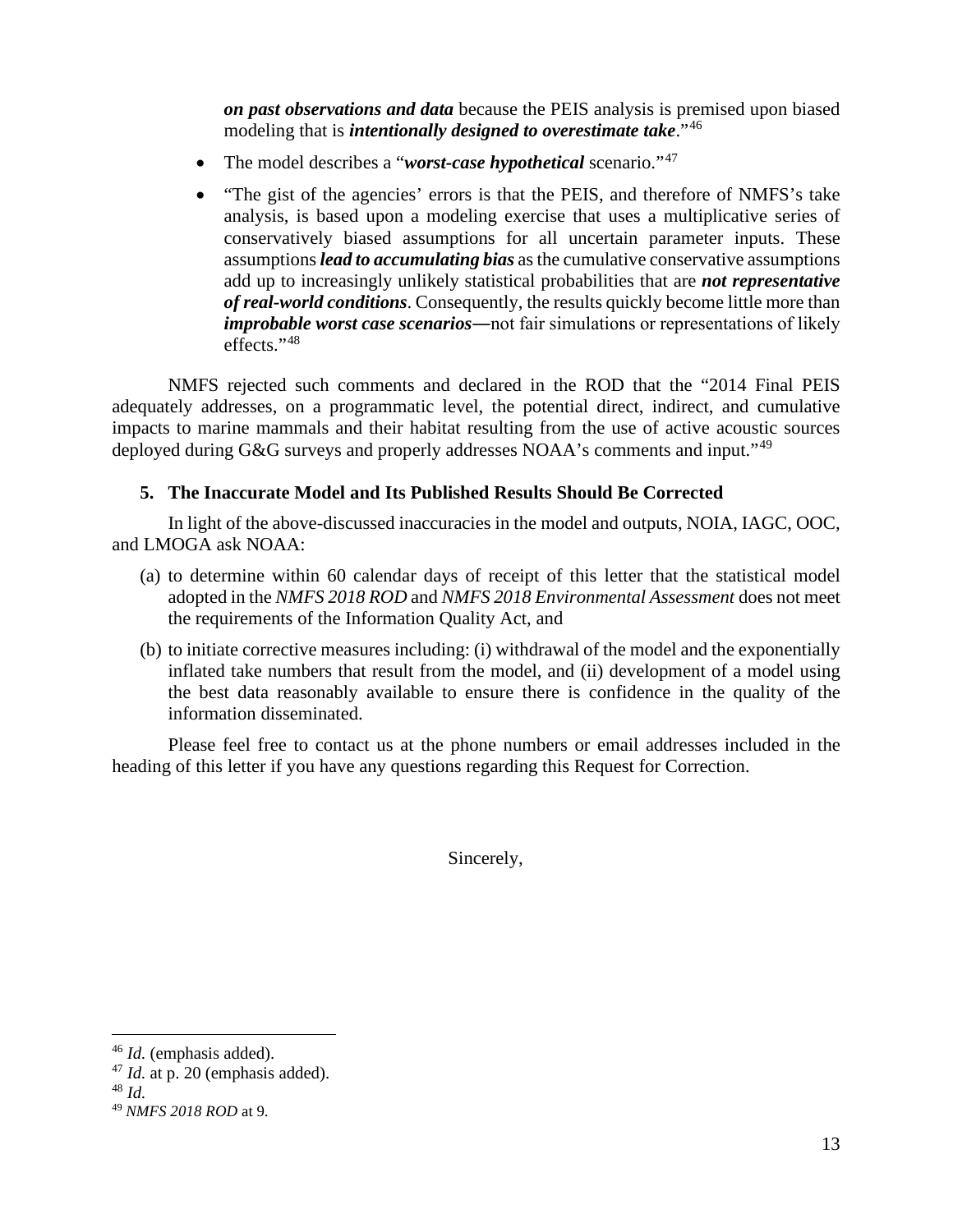Dustin Val

Dustin Van Liew Erik Milito<br>
Vice President, Regulatory & Governmental Affairs President President Vice President, Regulatory  $\&$  Governmental Affairs IAGC

Till Mot- $\epsilon$ 

National Ocean Industries Association

Greg Southworth Lori LeBlanc Associate Director Vice President

Louisiana Mid-Continent Oil and Gas Association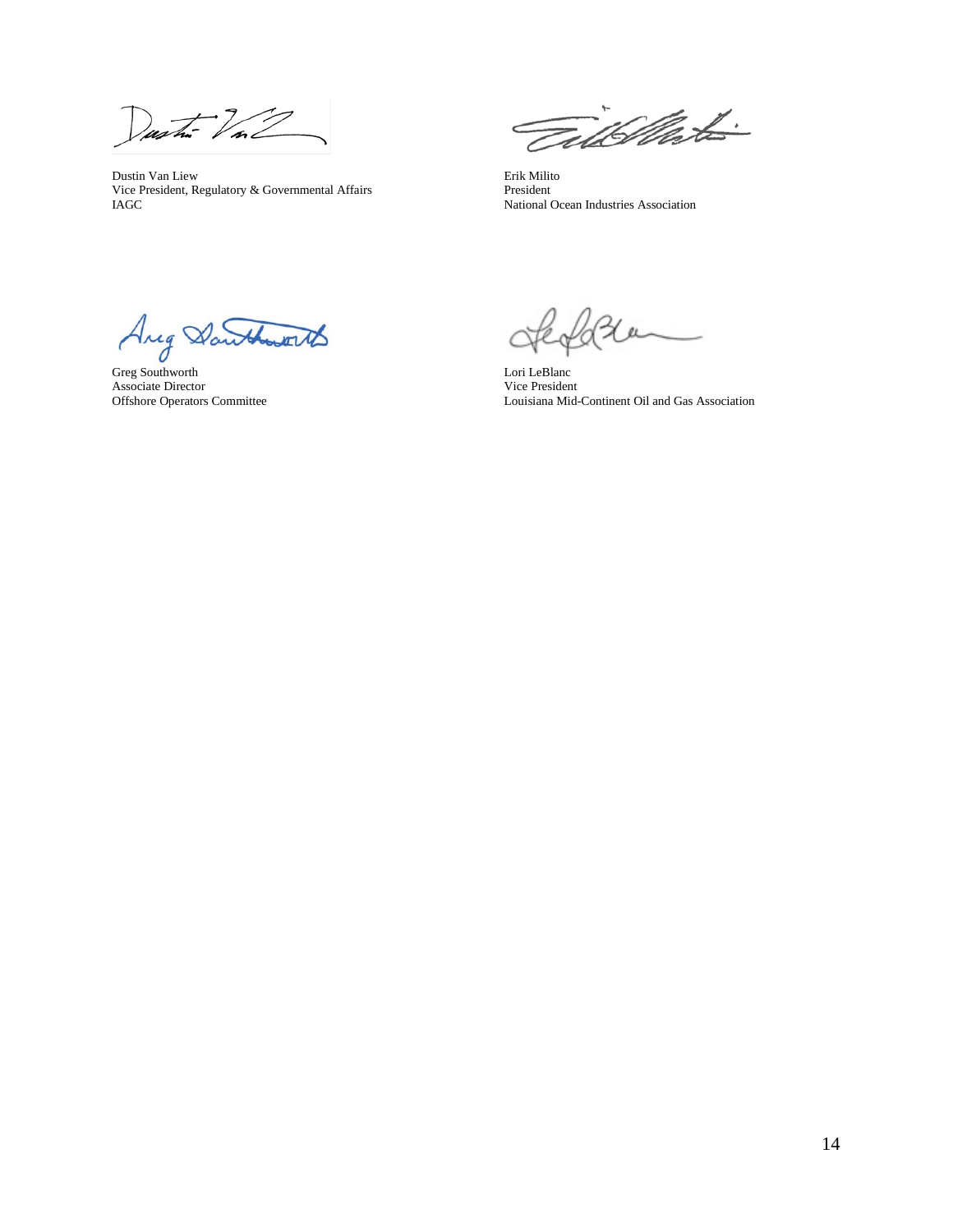#### SYNOPSIS OF PRECAUTIONARY ASSUMPTIONS

**GULF OF MEXICO DPEIS** 

**Bob Gisiner, IAGC** 

Summary of Precautions ...... p. 2 Detailed List of Precautions ..p. 4-12

#### **BACKGROUND**

The BOEM Gulf of Mexico DPEIS is structurally very similar to most recent NEPA analyses for environmental risk from manmade sound in the marine environment. The interaction of the source, the propagation of the sound from source to animals, and the resulting sound exposures interact to produce a calculated estimate of effect, usually stated as MMPA Level A and Level B "takes", since the MMPA requires that the impact of an activity be quantified in those terms (NEPA and ESA do not have such strictly numerical requirements for estimating impact).

Historically and in this EIS, each element of the model is assessed relative to the available information and a value is selected that is considered sufficiently conservative or precautionary, given uncertainties about the scientific data or about natural variability in factors such as animal distribution, location and movement of the sound source or the sound propagating properties of the water column. Selection of conservative values in multiple steps of the model leads to an outcome that is not an average of the precautionary assumptions, or even an addition of uncertainty, but multiplication of each uncertainty by the uncertainty in the other steps. Simply put, doubling the expected value for four different parts of the model does not double the outcome, nor does it result in a  $2+2+2+2=8$ -fold increase in the predicted outcome. Instead the effect of multiple precautions is multiplicative, and the outcome is 2x2x2x2 = 16-fold more than if the model was run with 'most likely' values like averages. Doubling all values out of precaution therefore does not predict an outcome of 200 takes when 100 was the most likely expected outcome, but instead produces an outcome of 1,600 takes.

As we will see from the following quick-look at the GOM DPEIS, there are many more variables in the model than the simple four variable example described above. And the levels of precaution are not simple doubling of expected values, but multiples that may range from addition of some percentage (less than doubling) to increases that are orders of magnitude greater than the "most reasonable" value (orders of magnitude are multiples of ten, such as 10, 100, 1000, etc.). The downstream consequences are also more complicated than the simple two times two example above, with some variables interacting in other than simple multiplicative ways.

For example, use of an 8000 cubic inch sound source rather than the mean or median of sizes actually used (5,600-5,100 cubic inches) would appear to only create a difference of about 30-37%, but that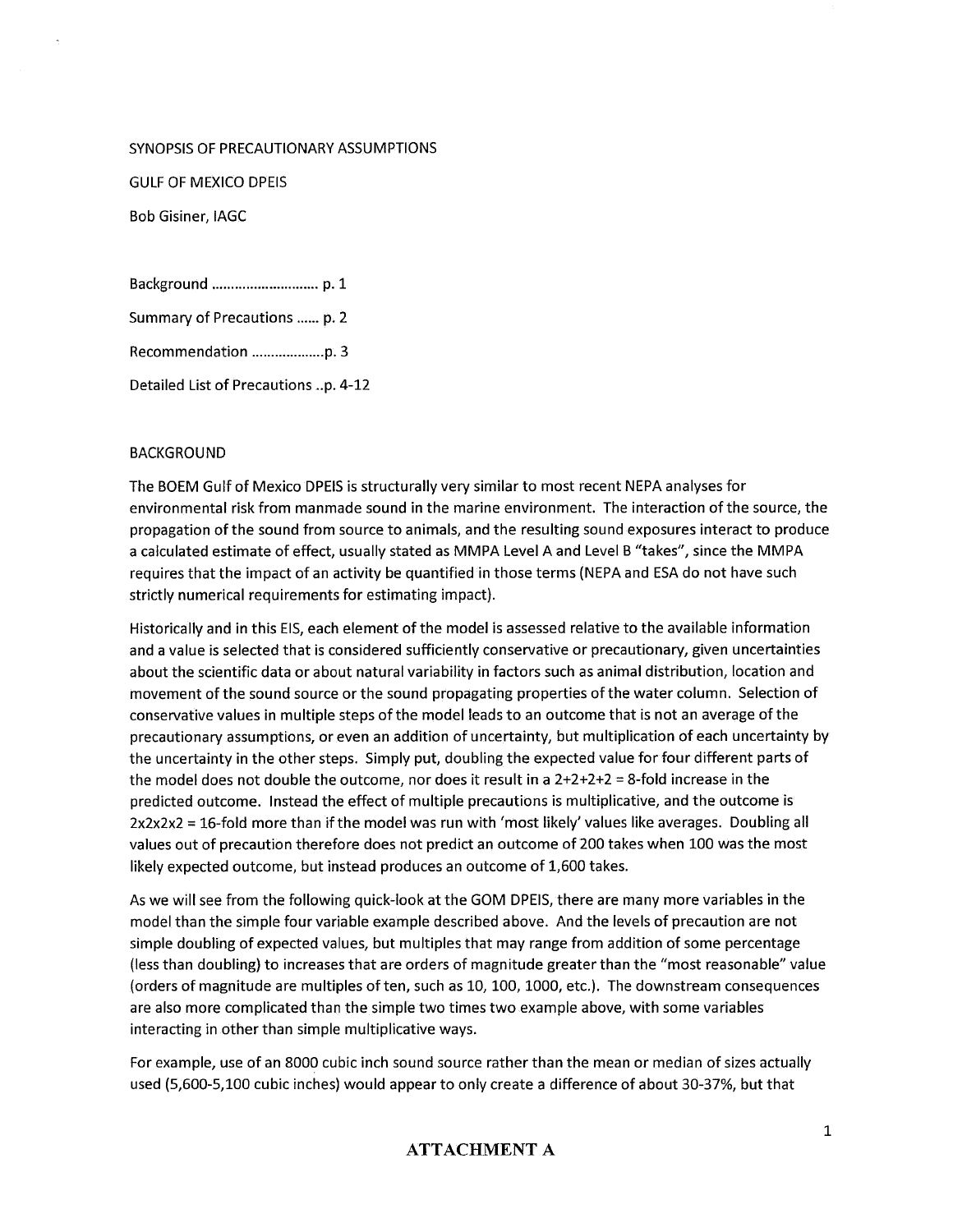difference in size produces a difference in source sound level of 3-6 decibels, depending also on the number of elements in the source array. The difference in source level needs to get translated into a difference in the area covered by the sound from the two different sources, because that will change how many animals are within the two respective areas, all other factors being equal. The 33-37% difference in the size of the two arrays translates into an increase of some 45-50% (roughly) in the area exposed and therefore the number of animals taken. That is, if one uses an 8000 cubic inch array as the precautionary standard and that results in a take estimate of 150 individuals, then use of the more likely mean value of 5,600 cubic inches will result in a take of 100 individuals. Needless to say, this is a pretty large downstream consequence from alteration of a single value by what might superficially look like a pretty small amount. As we will see, factoring in the other parts of the model where similar conservative assumptions are exercised results in a prediction of takes that is millions, possibly billions, of times greater than the outcome predicted by using most likely outcomes only.

[for ease of locating information, references to the DPEIS are to the .pdf file page number, not the page numbers on the document itself

#### SUMMARY OF PRECAUTIONARY ASSUMPTIONS IN THE BOEM DPEIS

This list includes only the most obvious and clearly unsupported precautionary assumptions of the model:

- Source  $\bullet$ 
	- $\circ$ Extreme array size and number of elements increases exposures by 1.5 to 2 times.
	- Six additional precautionary assumptions were not analyzed.  $\circ$
- Propagation
	- Conservative or simplifying assumptions about the propagating environment add 10-16  $\circ$ dB minimum to the propagated sound.
	- $\circ$  Combined with the precautionary source assumptions, this results in a 90-120 time increase in estimated takes, all other variables being equal.
	- Six additional precautionary assumptions were not analyzed.  $\circ$
- Animal Abundance, Density and Movements
	- o NMFS's Stock Assessment Reports ("SARs") and Duke Model differ on average by a factor of 2. A minimum compromise for uncertainty would be to reduce abundance and density estimates by 25% to 1.5 times SAR.
	- Three specific groups showed even more extreme differences, but were not separated  $\circ$ in this simple analysis: expansion of Bryde's whale habitat leading to more takes; large increases in numbers of deep divers (beaked whales, sperm whales, Kogia); extremely large increases in pelagic dolphin numbers (over 80 times for two species)
	- o Five additional precautionary assumptions were not analyzed.
- **Threshold Criteria** 
	- $\circ$  Level A calculations from SPL ms and SEL used precautionary assumptions that overestimated take by 10-1,000 times. SPLpeak takes were overestimated at least twofold by using 6 dB instead of 15 dB to derive PTS from TTS.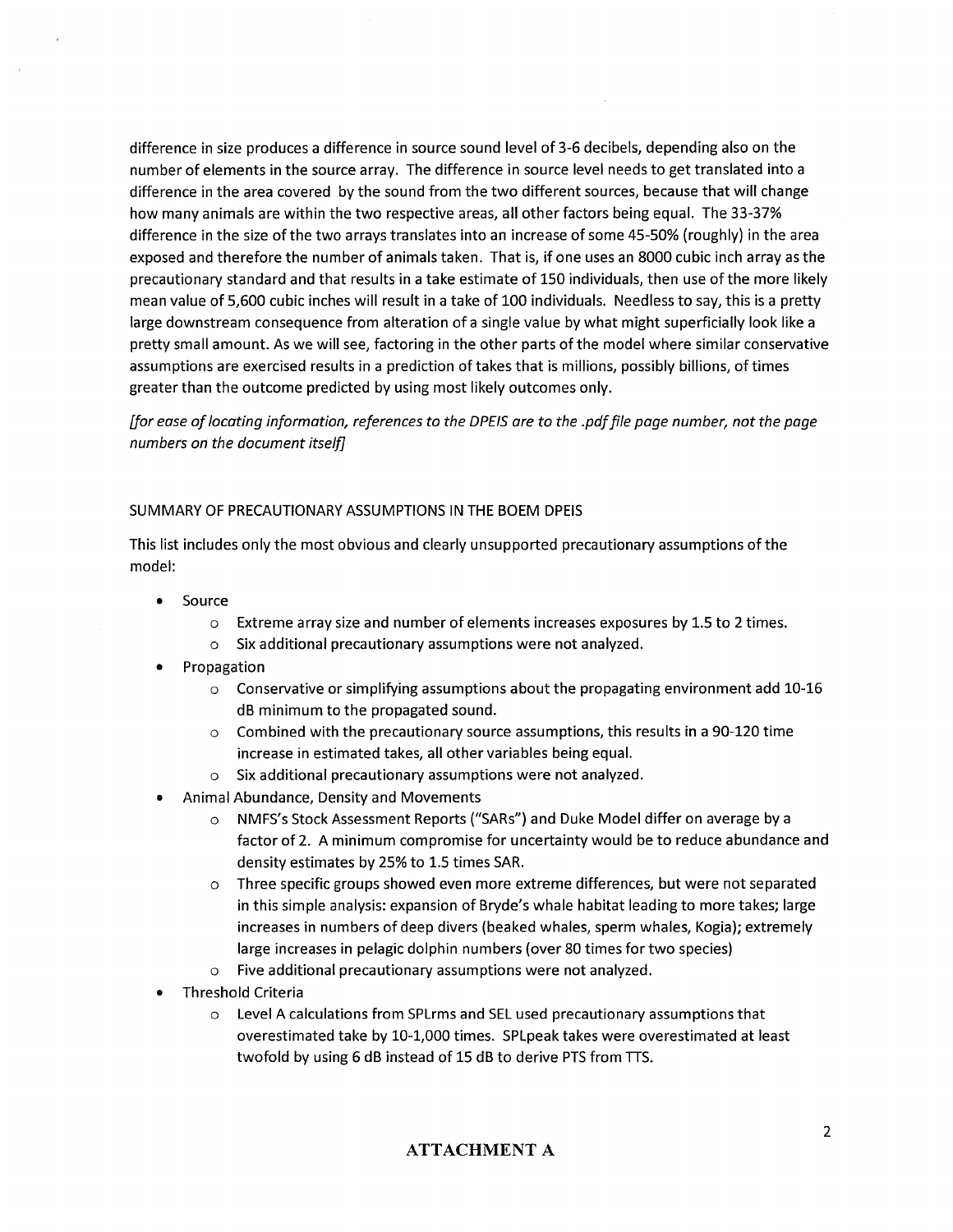- $\circ$  Level B calculations make generous assumptions about the likelihood of response and assume all exposures that exceed threshold are biologically significant, over-estimated biological consequence by at least 1,000 to more than 100,000 times.
- o No allowance for reduced Level A due to behavioral avoidance of the source (reductions of Level A up to 85%).
- o No allowance for hearing recovery between pulses (likely reduction of cumulative SEL from a continuous pulse train of 50% or more); no allowance for hearing recovery between passes separated by hours or days (fewer than 1% of successive passes, those within 8 hours or less, will accumulate and trigger Level A criteria).
- Four additional contributors to precautionary over-estimation were not analyzed,  $\circ$ including application of weighting functions to impulse SPL metrics.
- Mitigation
	- o No reduction in take was allocated for mitigation. While setting a specific value for mitigation may be difficult, it clearly is not zero and therefore some reduction of takes due to mitigation should be factored into the model.
	- o Reductions from multiple proposed mitigations were not estimated.
		- $\blacksquare$ Vessel separation and dolphin shutdowns modeled, with questionable effectiveness
		- Increased time/area closures and 10-25% effort reductions were not estimated.  $\blacksquare$
- **Total Multiplicative Precautions (short list)** 
	- $\circ$  [Source+Propagation (90-120x)] x [abundance (2x)] x [conservative threshold criteria (100-10,000x)]x [no recovery factor (10-100x)] x [no allowance for aversion (6.7 x Level A)] x [no mitigation  $(1.1 - 2x)$ ] =
	- $\circ$  1.3 million to 3.2 billion more takes than the number that would be produced by using average or most likely values for all variables.

### **RECOMMENDATION**

Re-calculate takes using average or most-likely values, quantify and report the overall level of uncertainty in the modeling results, and add an agreeable level of precaution to the final results, not the individual elements.

- Maybe double is reasonable?  $\bullet$
- A statistical measure of extreme confidence like 3 sigma still covers 99.7% of all possible outcomes (370 times the central value) and is not nearly so unreasonable as the present model
- It seems unlikely that 1 million to 3 billion times the most likely outcome, which covers ٠ 99.9999% or more of all possible outcomes, is a reasonable level of 'precaution'.

### PRECAUTIONARY ASSUMPTIONS

### The Sound Source.

As discussed above, BOEM treats all geophysical surveys as if they were all conducted with the largest arrays in use. The nominal value of 8000 cubic inches is an approximation of the maximum array size currently used in the Gulf, typically 7900 to 8500 cubic inches. Based on a quick survey of IAGC members over the past decade, a little less than one third of all surveys use arrays of that size. The other two-thirds of surveys in the GOM use arrays that range in size from 6000-2000 cubic inches, for a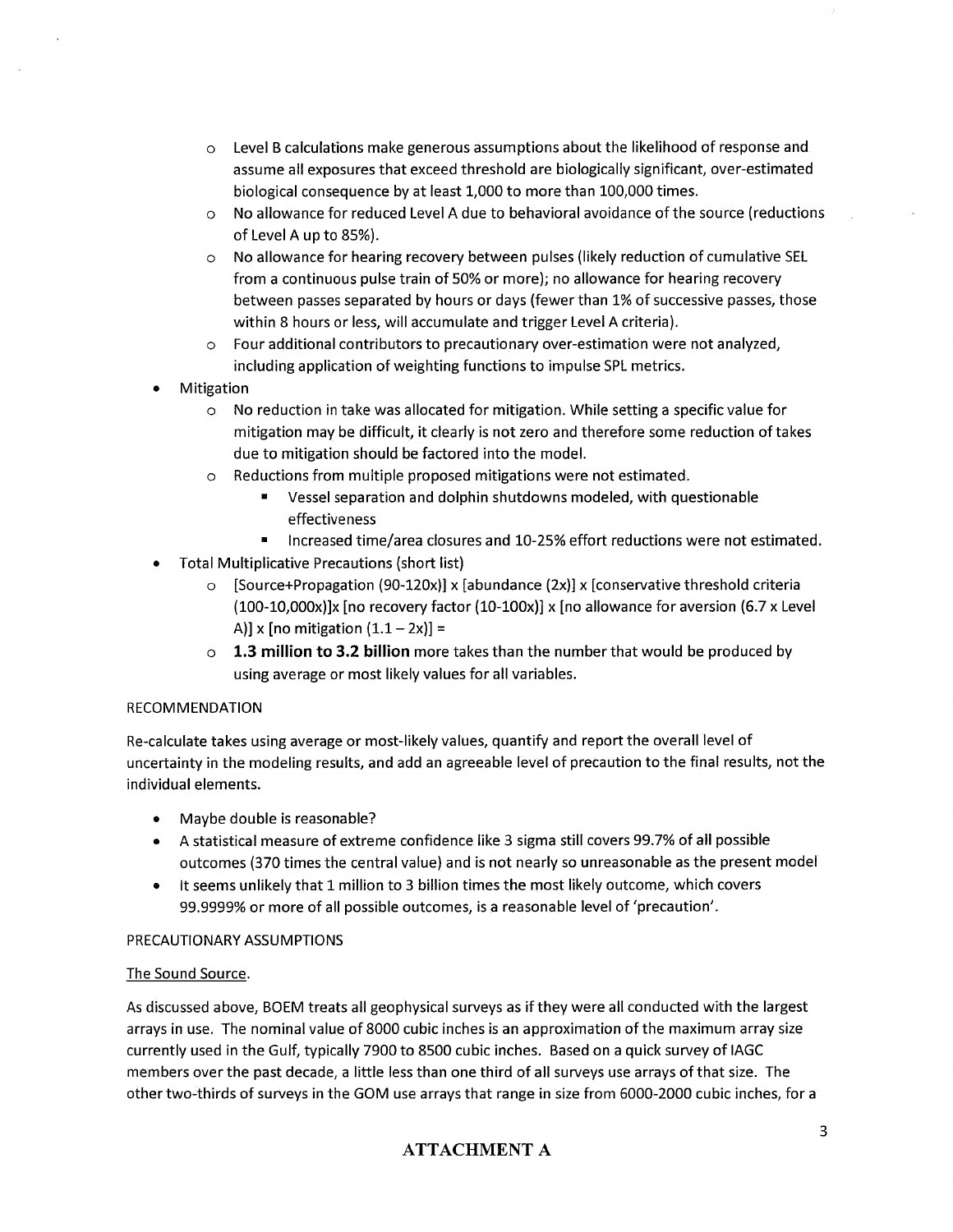mean array size of 5600 cubic inches. Since the different sizes are not distributed normally around that mean value (i.e. not a smooth bell shaped distribution), some other value of central tendency, like the median (5100 cubic inches) might be deemed a more appropriate central value. But in any case, using 8000 cubic inch sources for all modeled surveys greatly overestimates actual use.

The source level of a compressed air array increases as the cube root of its volume, all else being equal, so a difference of 8000 and 5600 cubic inches might seem trivial. But we have seen that it is not trivial in terms of the outcome of concern; the number of animals exposed, because of the resulting expansion of the acoustic 'footprint' of the array and the number of animals likely to be found within that footprint.

Furthermore, the modeled array is not only extreme in the total volume modeled, but also in the number of elements within the array. A typical large array of 8000 cubic inches might include 48 elements and sometimes as many as 60, but the BOEM DPEIS used 72 elements. Why is this important? Because array source level may only increase trivially with total volume, but it is directly proportional to the number of elements. An array with 72 elements has double the amplitude of an array of 36 elements; volume and air pressure being equal.

Therefore the combination of using an array at the extreme upper end of normally used array sizes, coupled with a number of elements in that array which also greatly exceeds the average, can by itself produce estimates of takes that are 1.5 to over 2 times as large as would be predicted by using the normal range of array sizes and numbers of elements actually in use. Based on this variable alone one would be justified in taking the final model predictions and halving them. But there are many more conservative assumptions in the model.

Also potentially capable of altering the model outcome, but not addressed in this quick analysis, are:

- The number of source vessels. When multiple source vessels are used they are used at intervals  $\bullet$ that are similar to a single source. The total acoustic energy is therefore not increased over using a single source operated at the same inter-pulse intervals, but the total area ensonified is slightly increased, depending on the spatial separation of the vessels. This may be compensated by the fact that each vessel is only producing sound every 60 seconds instead of every 15 seconds for a single source vessel). In the BOEM DPEIS, the maximum number of source vessels, four, is used for all surveys that might use multiple sources, even though many of those surveys, such as NAZ, WAZ and coil surveys, might more often use only one or two sources, and rarely use as many as four source vessels.
- Longitudinal tracks were only used during modeling on the slope region of the Gulf, which has the potential to alter sound fields and estimated takes relative to using both lateral and longitudinal tracks typical of most surveys.
- The choice of depth at which the array was towed was set at 8 meters, but other tow depths are common (6 meters is considered the default 'standard') and the choice of tow depth affects the frequency structure and propagation of the resulting sound field.
- The choice of pulse intervals typically varies from 10 to 20 seconds, with the DPEIS selection of 15 seconds being fairly typical. A four source survey would result in each source operating at 60 second intervals.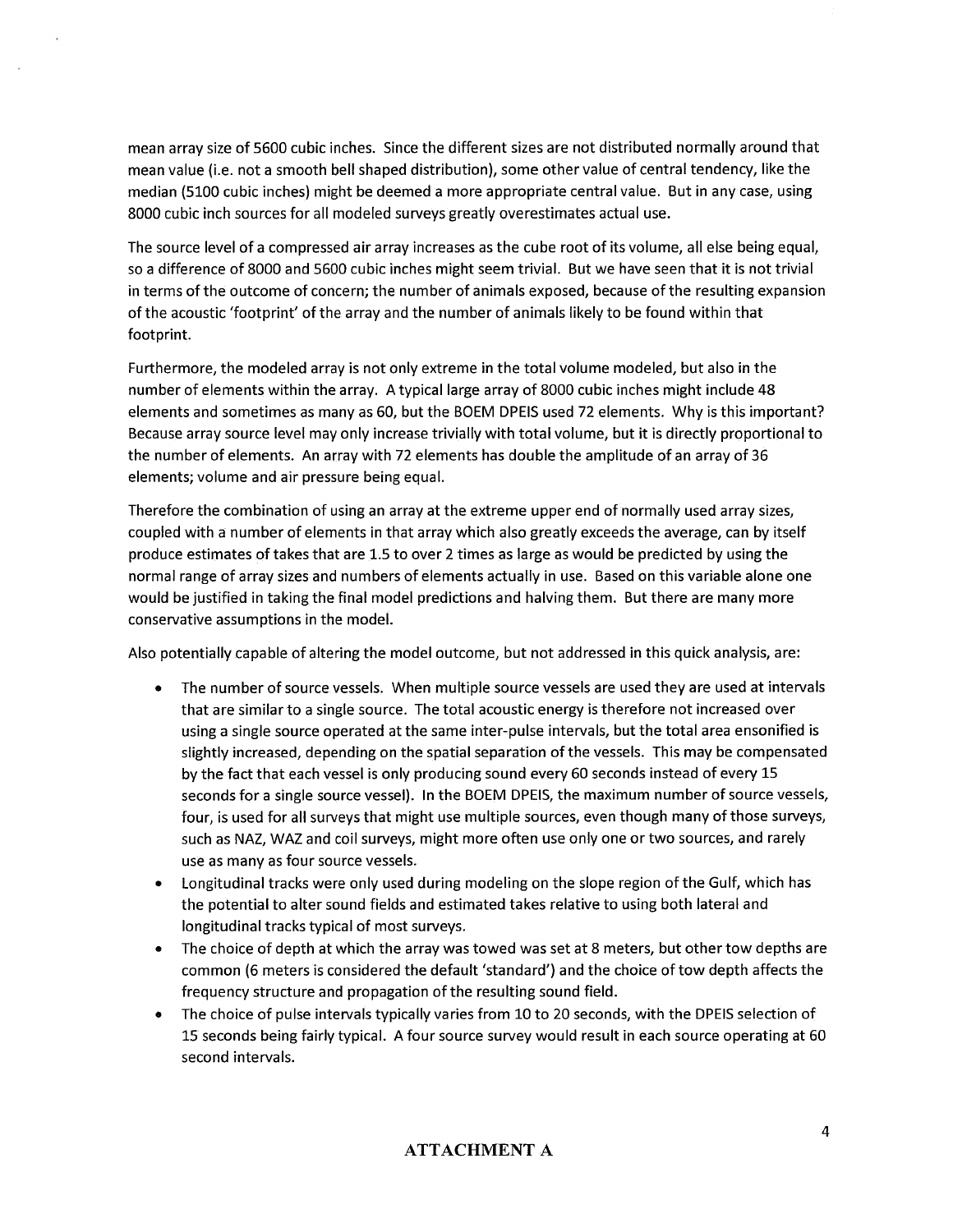- Durations of surveys were not clear. On page 3-23 a nominal survey duration of 10.5 months  $\bullet$ was applied to all surveys, but elsewhere in the document, e.g. D-177, the survey durations varied.
- Survey areas, line separations, and other parameters on page D-177 appear to be in the same  $\bullet$ conservative direction as the array size and element count; suggesting that line spacing and area covered by a modeled 2D, 3D, WAZ or other survey may be greater than average and thus produce elevated sound exposures and take estimates.

#### Sound Propagation.

BOEM is to be commended for having run some preliminary models (Phase I modeling in Appendix D) to quantify some of the consequences of using simplifying or conservative assumptions (e.g. see pages D-100; D-106; D-113; D-122). Therefore we can assign some quantities to what is otherwise a very complicated variable, the day-to-day fluctuations in wind, temperature, currents, and other factors that affect sound propagation through the water between the sound source and the animals of concern.

The modeling of sources of variance yielded a 10 decibel difference in sound transmission between an average sound speed profile in the water and the extreme case used in the model (10 decibels is an order of magnitude or ten times the average). Use of hard or median properties for the seafloor added another 4 dB over the most likely outcome, with most of the Gulf being covered with soft sediment that is a poor reflector of sound). Use of a flat sea surface instead of a rough sea surface adds another 2 dB minimum, resulting in a conservative value of over-estimated propagation of 16 decibels or 60 times (!) the amount of energy propagated than would be expected on average. Add this to the conservatism we saw for the source itself, and we already have an ensonified area and number of animals ensonified that would be 90 to 120 times the reasonably expected exposures. A "best reasonable estimate" of 100 would become an estimate of 9,000 to 12,000 from these two precautionary measures alone.

Also potentially capable of altering the model outcome, but not addressed in this quick analysis, are:

- A single uniform propagation regime is used for the entire deepwater zone (Zone 7). Assumptions of flat bottom and maximum depth are not met in all cases and propagation is therefore subject to additional over-estimation factors in the deep water region.
- Survey days and survey effort appear to have been evenly distributed across the area and seasons, although this is likely not the case for actual survey effort. Theoretically this might average out, but it is also possible that fewer actual survey days in winter, when propagation conditions are best, will lead to actual surveys producing fewer takes than the model estimated by using equal division across winter and summer.
- SPLrms for longer range propagation is derived from the SEL values produced by the model. As JASCO acknowledges (D-49), modeled SEL at range tends to over-predict SPLrms as the signal is spread over time. Time resolution of the model also hinders accurate modeling of SPLrms based on proper analytic units such as rms.90 (average sound pressure over the time than encompasses 90% of the total pulse energy).
- Single frequency long range propagation modeling leads to increased errors in pulse properties with range. For modeling purposes a single frequency at the center of each 1/3 octave band is treated as 'representative' of all the sound energy within that frequency band. In practice, selection of a non-representative frequency (e.g. located at a ghost notch or filtered by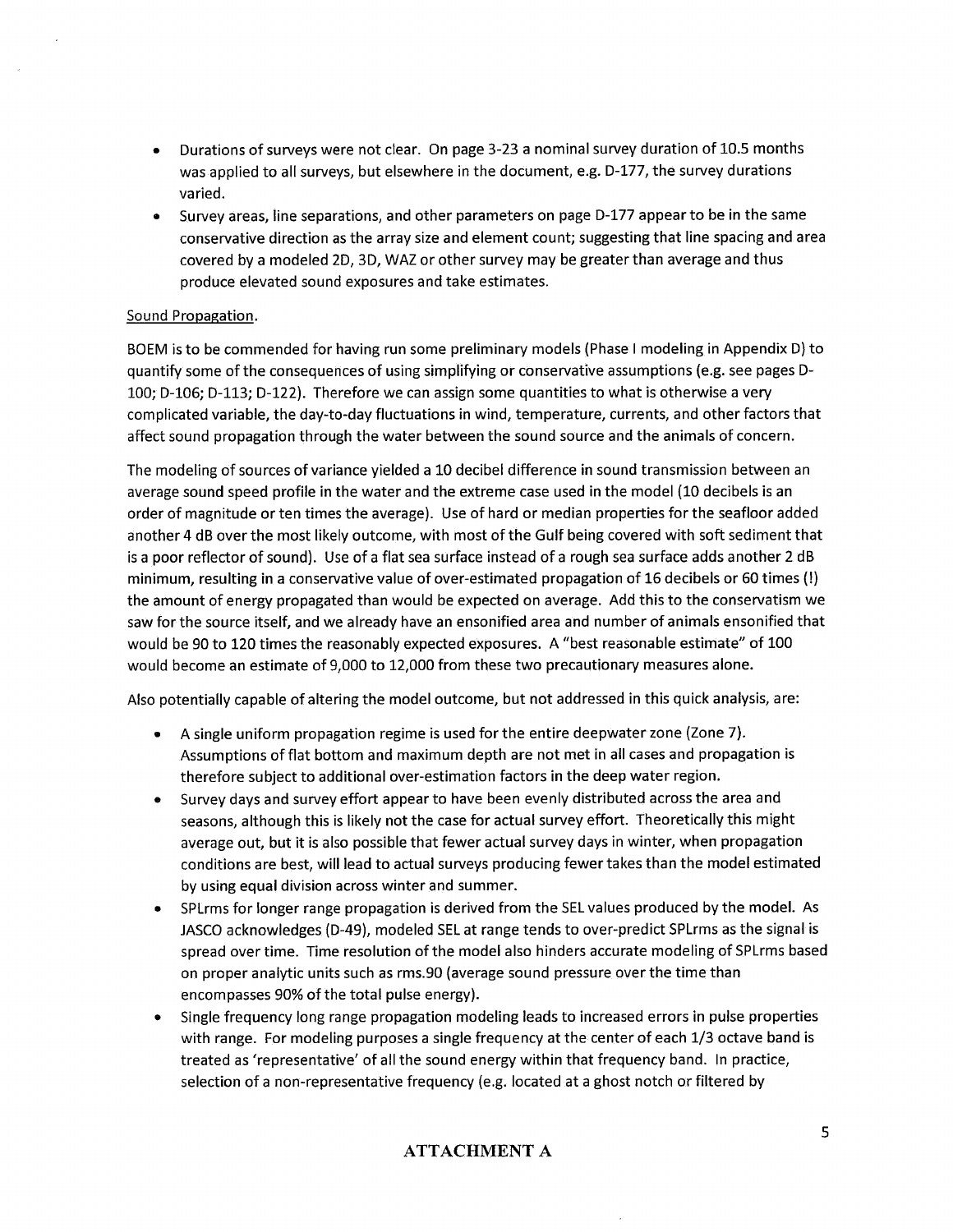propagating environment) can lead to errors in weighted SEL values needed for determining effects thresholds.

- Use of "maximum over depth" in some model estimates of take creates a worst-case scenario  $\bullet$ where all individuals are assumed to be at the depth of highest sound exposure all the time. It is not clear in what context JASCO used maximum over depth as a simplifying step in modeling, but it will always greatly over-estimate takes when used. (D-296)
- Ranges to effect for mitigation monitoring and shutdown (but not for take estimation?) were calculated from unweighted values, whereas hearing frequency weighting needs to be applied to SEL threshold values (JASCO also seems to have applied weighting to SPLrms data, which may also be inappropriate – see section on Threshold Criteria, below).

#### Animal Abundance, Density and Movements.

This is a complex set of variables, with precautionary assumptions literally varying for each of the species modeled. But overall, the use of the Duke model creates an increase in predicted abundance that is about double the official NMFS abundance numbers in the SARs. Some additional modifications in the use of those data by JASCO add to the conservatism (over-prediction) by a fractional amount, in most cases.

The Duke model is a novel approach to forecasting animal distribution and density from historical correlations with readily available environmental data, typically not the true environmental predictors like prey patches or features like fronts, currents and eddies that are less easy to predict or track. As such, there are some things that the Duke model likely does better than the SARs, such as predicting average abundance of pelagic dolphins that move in and out of the US EEZ from one survey to the next, leading to large sampling variability. However, other similar models for the US west coast, for the UK, and for global oceans, have shown some extreme misses in their predictions, an expected outcome for models in the early stages of development for species that are infrequently counted and whose habits are still poorly understood relative to land animals for example. Too great dependence on a single very new model like the Duke model can therefore be expected to result in some improvements on the SAR or US Navy NODES data resources, but is also likely to produce some extreme "misses". Species with wide disparities between historical data and Duke model predictions include Atlantic spotted dolphins (from no historic estimates in SAR, to over 45,000 animals predicted by the Duke model, making them the third most abundant species in the Gulf, virtually overnight. Duke predictions of Clymene dolphin abundance are about 85 times higher than the SAR figures, Kogia numbers are increased by a factor of 12, rough-toothed dolphins by a factor of 8 and killer whales by a factor of more than 7. These are radical changes to our understanding of marine mammal abundance in the Gulf that require more than blind acceptance of a new model simply because it is generally "better" than the SARs (D-65).

Some of the animal abundance and distribution modeling may be unfamiliar and counter-intuitive to the average reader. The model in the BOEM DPEIS uses electronic representations of individual animals, or 'animats', to construct time series of exposure for a realistic number of animals, 'behaving' in realistic ways, so that the animats move about and dive at realistic speeds and distances relative to the sound source, which is also moving. As might be expected, capturing the complexities of animal behavior and all of the other variability of the sound source and the propagating ocean is impossible, so certain statistical techniques are used to smooth out some of the variability in outcome that can occur just from sampling errors alone. These techniques, such as over-populating the sound field with hundreds or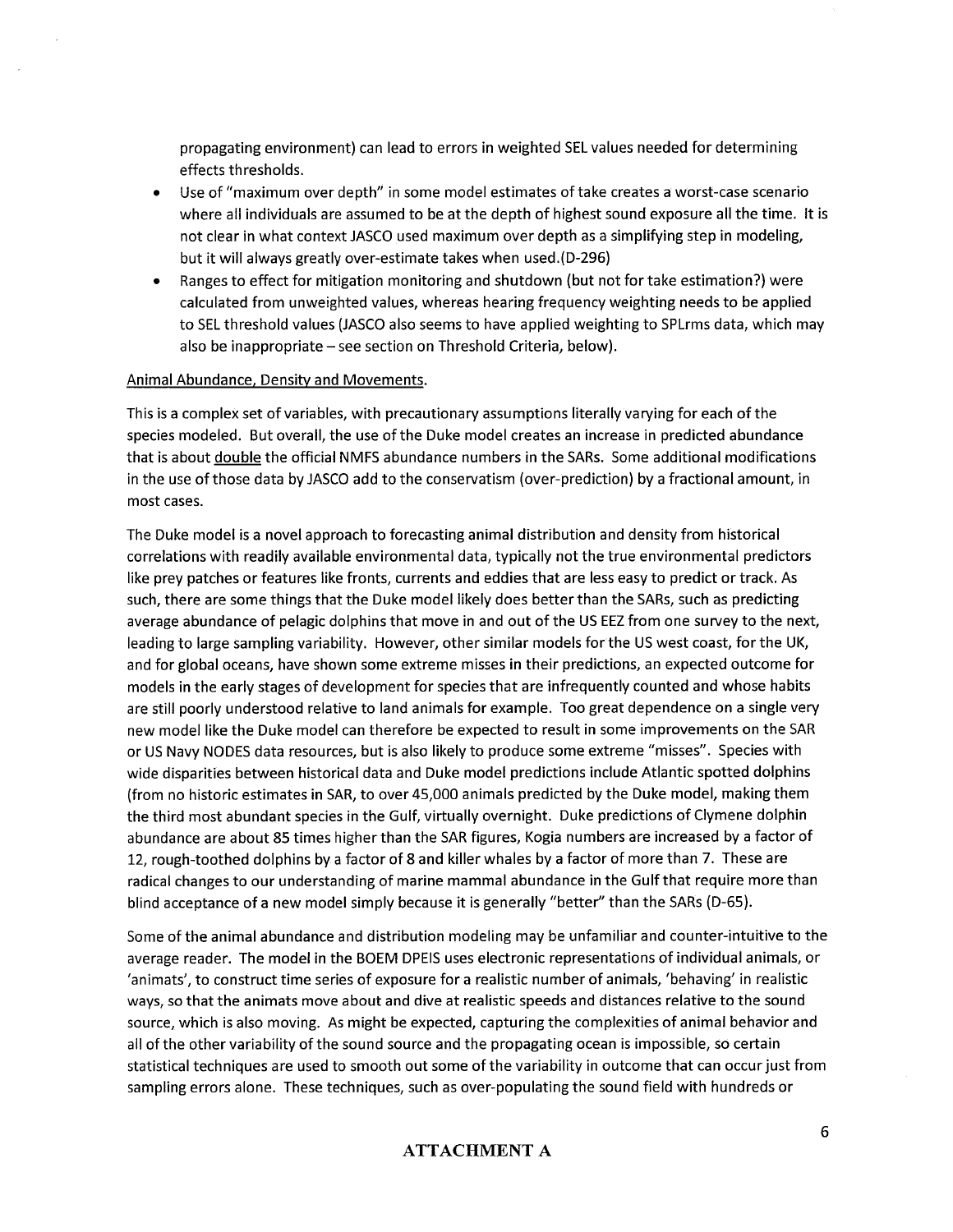thousands of times more animats than animals (and then reducing the result proportionally to the actual population) do not affect the outcome but do reduce the likelihood of random extreme variation in outcomes. Monte Carlo methods, or running the same simulation over and over hundreds or thousands of times also helps smooth out the distribution of outcomes. Because the animats are seeded randomly for each model run and because they run independently according to user-specified rules, no single model run will produce the same result (as in real life) and so the model must be run many, many times in order to arrive at a statistical average. This process, which is widely accepted as statistically legitimate and even necessary to producing realistic model outcomes, should not be confused with the selection of variables to put into the animat models and Monte Carlo simulations: those variables, like the source and propagating environment variables, can and do produce biases in the outcome, as will be discussed in detail below.

Animal survey data for the Gulf of Mexico is sparse overall, and therefore statistically weak. Various techniques have been applied to the data to generate estimates of population abundance, density and distribution. The official NMFS Stock Assessment Reports (SAR) are an official estimate by NMFS of the best estimate of population abundance in a region, but they do not offer information about animal distribution, forcing the user to either evenly distribute the animals even across the habitat, even though it is known the animals do not use all of the habitat equally. Alternatively, the modeler can generate 'expert' assumptions about how the animals use the habitat, but those assumptions can create unrealistic estimates of take if the assumptions are not good. For example, JASCO placed all sperm whale animats in water depths greater than 1000 meters because sperm whales are deep divers that tend to occupy deep water. However, a look at the data show that many, if not most, sightings of sperm whales occur in water depths of 400-800 meters, and this is largely confirmed by tagged whale data from the BOEM SWSS research project.

Alternative to applying a population estimate for the entire Gulf evenly or selectively across the Gulf is to use habitat features correlated with animal sightings to predict where animals are most likely to be seen based on 'suitability' of habitat. The statistical aspect of this process is quite well worked out as in the Duke University model applied in the BOEM DPEIS, but there are still 'human-in-the-loop' decisions that can affect model outcome. Something like the Duke model is therefore a "work in progress" in which model predictions may be more or less accurate, depending on the habitat variables available to the modeler and whether they are in fact strongly predictive of where animals will in fact be. A few "warning flags" about the novel predictions by the Duke model are:

- The distribution of Bryde's whales across the entire GOM shelf edge by the inclusion of "unidentified baleen whale" data as Bryde's whale data. Actual observations suggest that the Bryde's whales are confined to a relatively small area of habitat around DeSoto Canyon in the Eastern Planning Area (EPA), and in fact this site has been selected as a special mitigation zone. But the Duke model "places" Bryde's whales across large swaths of area where they have never been seen, greatly elevating the predicted takes in the WPA and CPA by what are probably orders of magnitude (hundreds or even thousands of modeled takes not supported by the real data).
- Several species for which there are low sighting data produced low likelihoods of occurrence across vast areas of the Gulf in the Duke model, which were further simplified to even probabilities across entire modeling zones: false killer whales, killer whales and several other species are therefore equally likely of being taken wherever surveys occur, when in reality there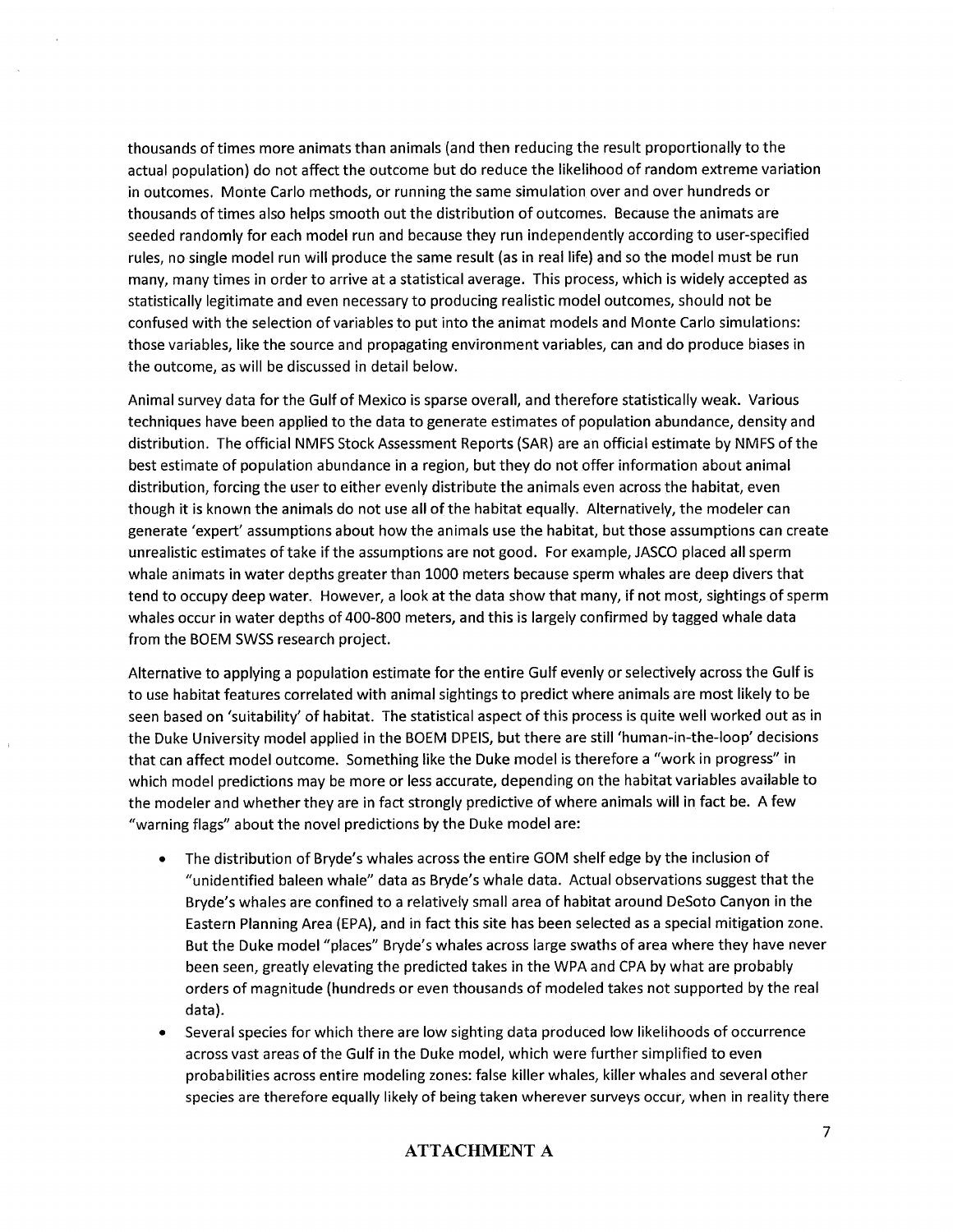are probably higher and lower areas of likelihood. It is hard to predict how the "fuzzy" predictions of the Duke model, and the modifications of the JASCO model affect take outcomes but generally speaking, these species tend to have predicted abundances derived from Duke density models that are among the highest deviations of the Duke model from SARs (e.g. 6 times SAR for killer whale, 14 times SAR for pygmy killer whale).

Deep divers that are seldom seen during visual surveys were subjected to some assumptions  $\bullet$ about sightability that greatly elevated predicted abundance and greatly expanded habitat occurrence over the SARs; 12 times the SAR for Kogia and about 8 times the abundance for beaked whales (based on Cuvier's beaked whale modeling). This radical departure from historical estimates of abundance is somewhat consistent with comparisons elsewhere (Atlantic, California, Bahamas, eastern north Atlantic sites), but on the high side. It is also higher than predictions by passive acoustic surveys and modeling by Hildebrand, Moretti, and others. Just how "precautionary" the Duke model is for these species is hard to estimate at this time, but it is fairly clear that the Duke model is over-predicting deep diver abundance and distribution leading to excessive estimates of takes.

Additional aspects of animal distribution and movements information that may lead to over-prediction of takes include:

- $\bullet$ Assumptions used to deal with the large number of modeling cells that yield zero abundance and zero takes can lead to over-prediction of takes. JASCO notes that the outcomes that yielded a probability of Level A take greater than one (1) was less than 0.2% (i.e., only 2 out of a thousand model results yielded a take of 1 or more animals)(D-123, D-129). The average number of Level A takes was 0.0195 or about 2 per 100, the result of a very small number of model outcomes that yielded more than one Level A take.
- The 3MB model used to set swimming and dive parameters for the animals rely on limited data, quite often from related species studied at different locations than the Gulf. It is therefore hard to predict whether the overall effect of the values entered into the 3MB model resulted in overprediction of takes or under-prediction, but the most likely outcome is that the values used were conservative, precautionary values that added to the over-prediction of takes.
- The modelers assumed that the animals did not undergo long-term, large-scale movements.  $\bullet$ Certainly it is widely assumed that animals do not migrate in and out of the Gulf in great numbers, although sperm whales, a variety of baleen whales, and probably many other species do move between the Gulf and Atlantic or Caribbean. But the currently available data do not offer enough information, especially for winter months, to determine whether other species exhibit moderate north-south or east-west movements with the seasons similar to the inshoreoffshore movements of estuarine bottlenose dolphins in the late winter and spring, or during other seasons. It is well known that large numbers of animals may travel from east to west, tracking the warm core rings spun off by the Loop Current, but this phenomenon is not sufficiently documented to inform the model.
- JASCO modeled the effect of group size on outcome. They did not see a significant difference in average outcome from using single, ungrouped animats, although they did note that obtaining the same outcome regardless of group size means that there will be more zero-take model runs as group size increases (D-135; D-174).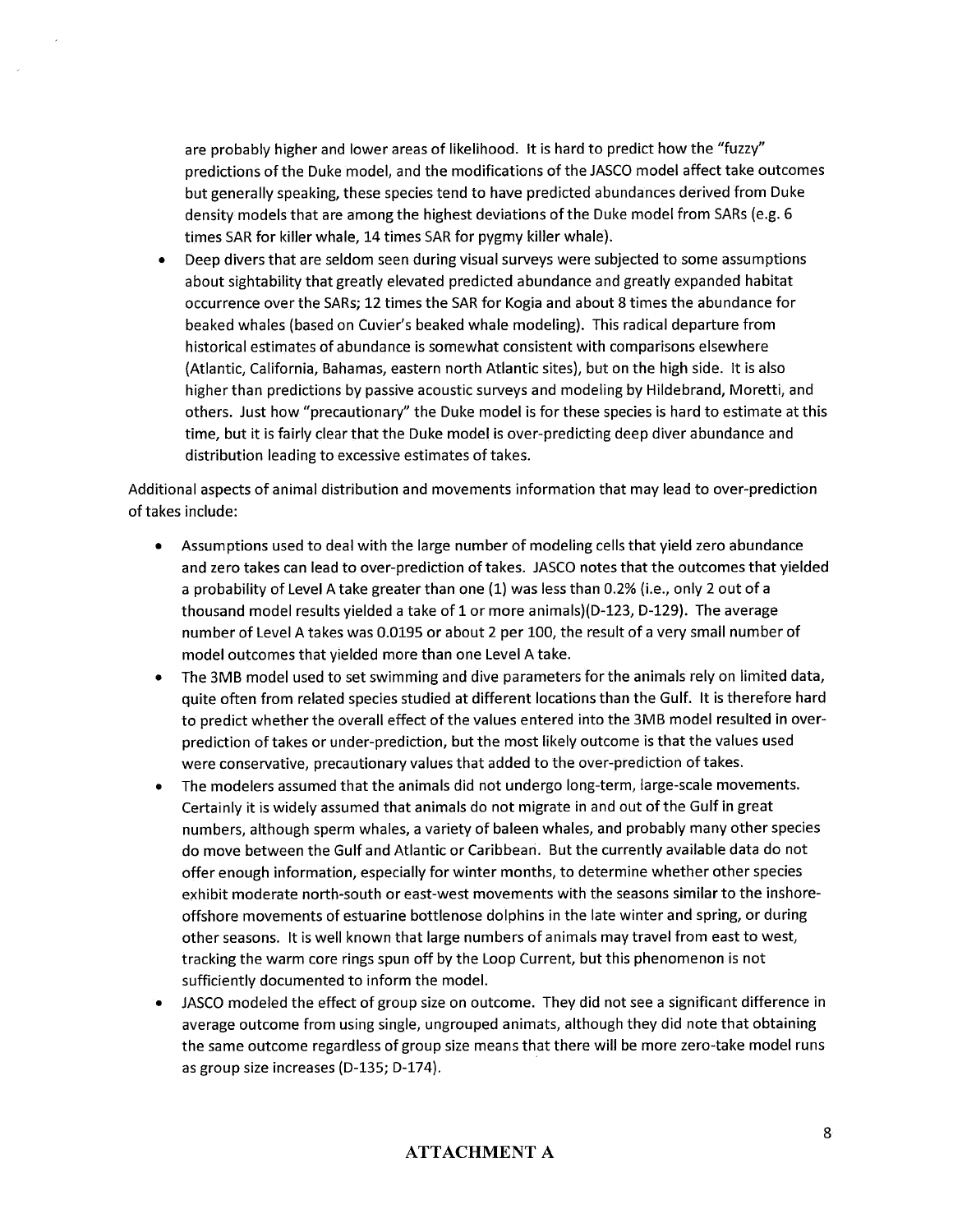As animats move over time, and if animats are removed once they exceed a take threshold, then the probability of take will decline over time as there are fewer and fewer animats in the field. JASCO used a common technique for keeping the number of animats constant and thus keeping probability of take constant over time by introducing new animats on the opposite side from which an animat had just left (D-49; D-82; D201). It is also not clear if and how animals were removed or replaced once taken. This is especially important where animats were left in the field to accumulate SEL for days or weeks. There are other nuance to re-seeding the sound fields that can result in skewed results, but a full treatment is beyond the scope of this short review.

#### Take (Acoustic Risk) Thresholds.

Both Level A and Level B thresholds range from more than 100 times higher than best scientific evidence to over 100,000 times higher. There are multiple conservative assumptions that produce this extraordinary outcome: the assumption that exposure equals take, the conservative linkage of permanent hearing decrements to temporary hearing decrements, assumptions about the accumulation of hearing effects over time without recovery between exposures, and assumptions about how many of these exposures actually have any meaningful biological consequences.

The MMPA defines "harassment" with reference to two categories: Level A harassment (potential to injure") and Level B harassment (potential to "disturb"). NMFS applies acoustic thresholds to estimate" the amount of harassment for each category that may result from an activity. The acoustic thresholds are often mistakenly assumed to mean that an injury or mortality will occur, with 100% of the exposed animals being injured or killed, or that 100% of exposures at behavioral thresholds will cause behavioral change and that the consequences of the change are a significant and meaningful loss of food, energy, or some other key biological function. In fact, both thresholds imply a probability of there being an effect upon exposure. BOEM was quite emphatic in stating that exposure does not equal take, but the model still treats any exposure that exceeds threshold as a take. This is the first of many features within the Acoustic Risk Threshold part of the model that lead to large over-estimates of take.

Additionally, the DPEIS is not always clear when and how animals are removed from the model to prevent multiple takes of the same individual (e.g., being counted as a Level B take and then exceeding Level A criteria and also being counted as a Level A take). Removals need to be handled carefully to prevent gradual reductions of model 'animats' in the sound field as "taken" animats are removed.

The most recent threshold criteria for Level A takes are based on empirical data for the threshold at which a temporary decrease in hearing sensitivity (TTS) occurs across a narrow frequency range of hearing (NMFS, 2016; Finneran, 2015). BOEM also variously cites NMFS 1995; Southall et al 2007; Finneran and Jenkins, 2012: it is not yet clear which criteria they plan to use in the Final EIS, making analysis of the DPEIS difficult. JASCO in Appendix D modeled the 1995 threshold

The simplest Level A threshold, long since superseded by scientific data but still in use by NMFS, is 180 dB SPLrms (root mean squared – an average over some specified time period, and since it is an average of a logarithmic scale, dB, a square root of the mean of summed square values is required rather than a simple average). Despite being outdated by more than 20 years, BOEM still modeled takes using this hyper-precautionary threshold. This provides a threshold that is some 10 to 1,000 times more precautionary than the current best data derived from TTS thresholds for both impulse and tonal sources; the peak SPL or the summed sound energy over time (SEL), although we shall see later in this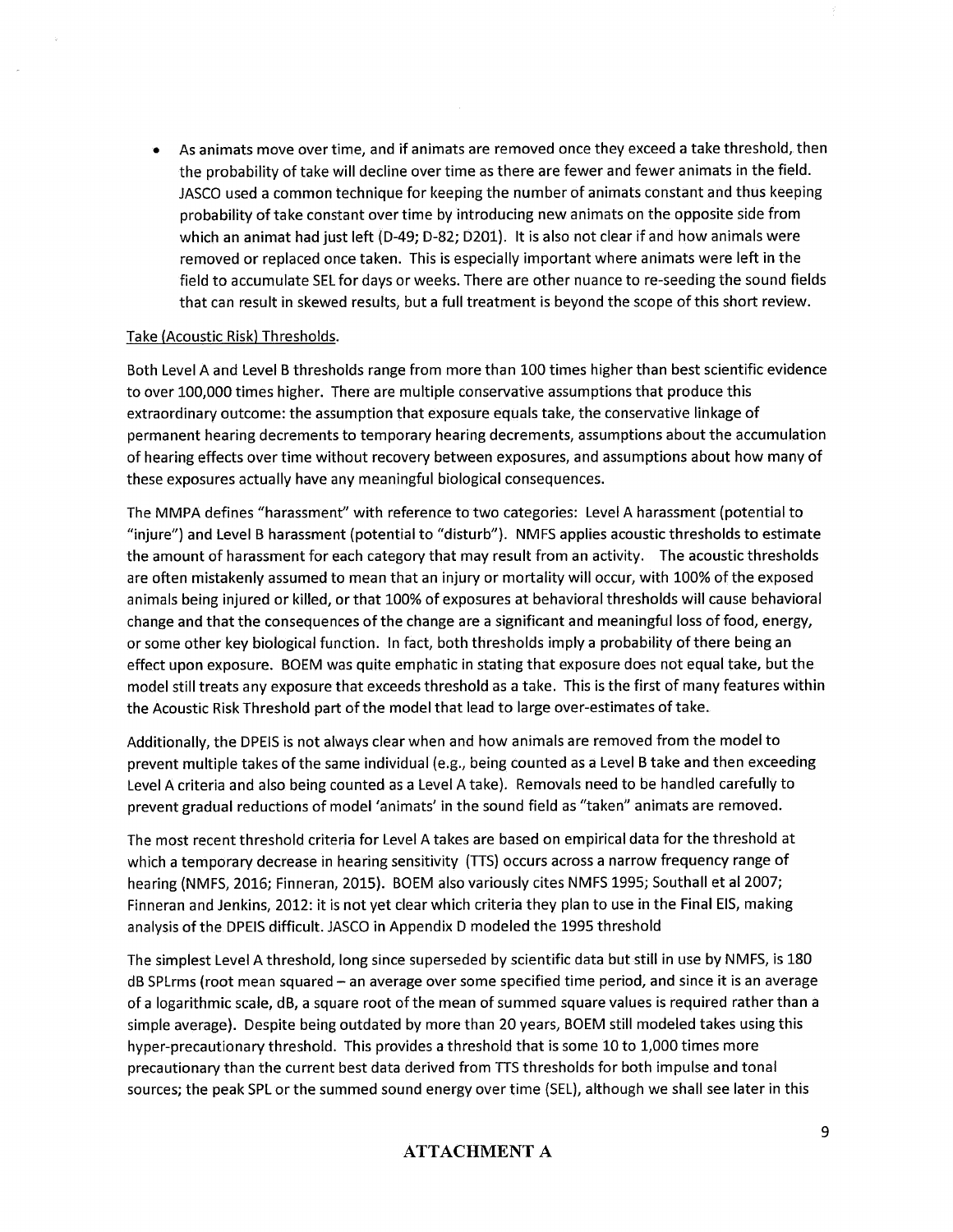section that the SEL has also been subjected to additional conservative assumptions that render it some 10-1,000 times more conservative than SPLpeak. The values of 10 to 1000 times are based on SPLpeak thresholds of 230-200 dB SPLpeak, and an estimate of 180 dB SPL rms being comparable to 190 dB SPL peak (200 dB is ten times 190 dB and 2230 dB is one thousand times 190 dB on the same scale, in this case SPLpeak).

Permanent Threshold Shift (PTS) is not tested directly, and is assumed to occur at a level above TTS consistent with marine mammal TTS data and human/lab animal data. PTS, as for TTS, is not a threshold for deafness or major loss of hearing, but for a small decrement of hearing sensitivity within a narrow frequency range, a 'hearing notch'. This is a liberal interpretation of "injury", since the original sense of the term in MMPA was intended for animals that lost eyes, limbs, or suffered broken bones and spinal injuries during interactions with fisheries or due to being struck by ships, shot at, or otherwise seriously injured.

The criterion is rendered even more conservative by the use of a 15 decibel difference between TTS and PTS when the data from other species, including humans, indicates PTS onset at 20-40 dB above TTS threshold. Since even this conservative addition of only 15 dB to TTS produces thresholds of PTS above the source level of the sound source, Southall et al (2007) and subsequent criteria (NMFS 2016) have arbitrarily set the SPL peak metric for PTS at a mere 6 dB above TTS threshold, or almost ten times lower (and therefore productive of ten times as many exposures and takes).

The best predictor of TTS and therefore PTS, at least for tonal sounds, is SEL, a product of both signal intensity (not amplitude) and duration. It is not clear how well this relationship holds up for an impulse signal like compressed air (CA) sources, so relationships for tonal signals are applied to impulse thresholds. SEL is referenced to a time duration, typically one second, but for sounds less than 1 second long, like impulse sounds, SEL does not always hold up.

Furthermore, models like the BOEM DPEIS treat multiple exposures separated by many seconds or even hours or days, as if the sound exposure had been continuous. Near the source a geophysical survey produced 0.1 s of sound every 10-20 seconds, expressed as a "duty cycle" of approximately 1-2%. Further from the source the energy in the impulse may spread in time, increasing the duty cycle, but at ranges meaningful for Level A determination, the duty cycle remains below 10%, meaning that 90% of the time the ear is capable of recovering from some of the induced fatigue or threshold shift. Early TTS studies noted that the animals recovered from low levels of TTS within seconds or minutes, and subsequent ongoing studies are consistent, suggesting that it make take considerably more intermittent exposures to produce TTS or PTS than would be predicted by simply adding up multiple pulses as if they all occurred in succession without any time for recovery (In other words 12 pulses of 0.1 second duration each are treated as a continuous 1.2 second pulse and not what they are, which 1.2 seconds of sound within ten 15 second intervals or 150 seconds of ambient sound only).

The case for some sort of recovery function is even stronger for intermittent passes of an array that may be separated by 4, 8, 16 or more hours, in which case hearing is likely fully recovered and no accumulation of SEL should be carried forward. NMFS has traditionally carried SEL forward for 24 hours, a scientifically unwarranted precaution that leads to over-estimations of take by another 10-100 times, if not more. The current modeling exercise suggests in places that SEL accumulation was carried forward even further for weeks or even months. Appendix K offers annual summations of SEL and a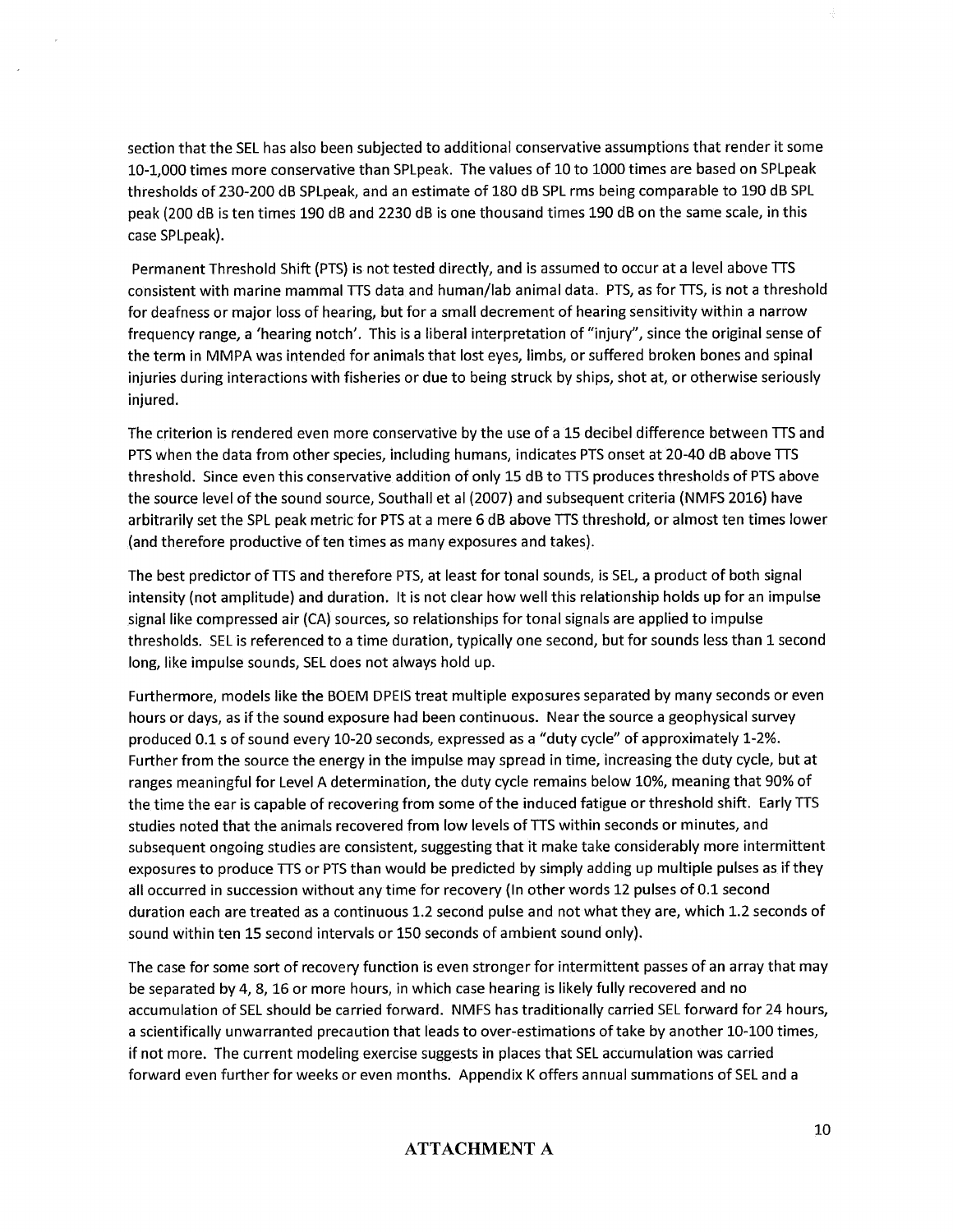similar cumulative sound metric, Leq, for an entire year. This is not scientifically justified and leads to overestimates of takes by tens or even hundreds of thousands of takes, both Level A and Level B.

Because we do not have a specific recovery function to offer yet, BOEM has not included ANY recovery in their model, whereas a model consistent with best available science should include at the very least a recovery function consistent with human and other mammalian hearing. Absence of a recovery function is likely adding another 10 to 100 fold over-estimation to Level A take.

Thresholds for Level B take have been difficult to derive, although more and more publications have offered data and a proposed threshold function: most of these papers are not cited or reviewed in the EIS, or in the reference used by the Phase II model (Appendix D), which is an unpublished contract report to a California utility company (Wood et al 2012). Wood et al (2012) also presents a potential conflict of interest, since the author of Appendix H (Brandon Southall) is also a co-author of the Wood et al (2012) report. The industry is sponsoring a review of the behavioral effects literature, but that review will not be published in time to inform the current PEIS.

In any case, the Wood et al recommendation was a step function of increasing behavioral response at increasing exposure levels, and in this respect Wood et al (2012) is similar to other Level B risk assessments like the US Navy Programmatic EISs (2009; 2014, draft 2017). All recognize that out of a given group of animals, a few will respond at low levels, with increasing recruitment up to an exposure level that approaches thresholds for TTS and PTS. BOEM also applied the outdated NMFS 1995 Level B threshold of 160 dB SPLrms.

The outcome of applying any of these thresholds is the generation of tens of thousands to millions of Level B takes in which the vast majority of "takes" are transitory disturbances that last hours or a day or two and have no impact at all on foraging success, breeding success, growth, health or any other biologically meaningful metric. The hypothetical possibility that cessation of feeding for a day or movement a few miles from the source, or a change in vocal behavior "might" lead to biologically meaningful consequences means that the model calculations are treated as "takes" under MMPA even though all acknowledge that exposures don't equal takes and takes do not equal meaningful effects. The development of the PCOD model, and population of that model with data, confirm that behavioral disturbance from sound needs to be reduced to a "biologically significant" number that is a fraction of the counted exposures; anywhere from a conservative 1% to a more realistic 0.001% or less. In other words, estimates of thousand to millions of takes in the model are like to result in fewer than 1 to 1000 takes with actual biological consequences. These numbers, spread across large areas like the Gulf and multiple species are mathematically too low to result in a population level consequence from Level B takes (e.g. elevation of baseline mortality, decrease in baseline fecundity). This is consistent with history, where more than five decades of regular geophysical survey effort all over the globe has not generated any evidence that observed behavioral responses to the sound has any biological consequence.

Calculation of grossly inflated Level B take numbers in the GOM DPEIS is not consistent with current best information, and greatly over-estimates the consequences for the stocks of marine mammals being managed.

Finally, behavioral aversion was not applied to this model, even though a preliminary Phase I model showed that even small amounts of aversive greatly affected both Level A and Level B takes. If